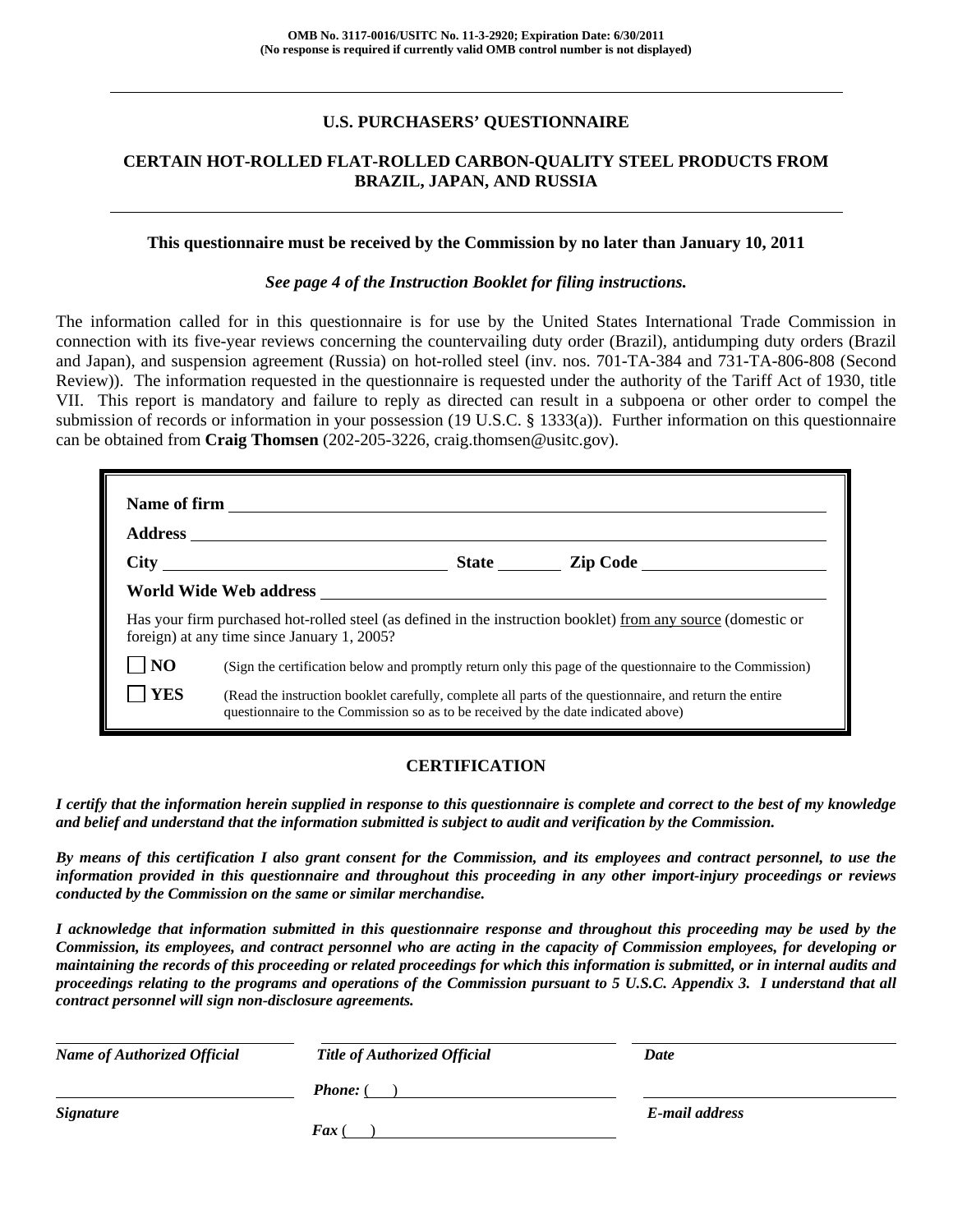## **PART I.—GENERAL INFORMATION**

 $\overline{a}$ 

l

l

The questions in this questionnaire have been reviewed with market participants to ensure that issues of concern are adequately addressed and that data requests are sufficient, meaningful, and as limited as possible. Public reporting burden for this questionnaire is estimated to average 40 hours per response, including the time for reviewing instructions, searching existing data sources, gathering the data needed, and completing and reviewing the questionnaire. Send comments regarding the accuracy of this burden estimate or any other aspect of this collection of information, including suggestions for reducing the burden, to the Office of Investigations, U.S. International Trade Commission, 500 E Street, SW, Washington, DC 20436.

I-1a. **OMB statistics.--**Please report the actual number of hours required and the cost to your firm of preparing the reply to this questionnaire and completing the form.

hours dollars

- I-1b. **OMB feedback.--**We are interested in any comments you may have for improving this questionnaire in general or the clarity of specific questions. Please attach such comments to your response or send them to the above address.
- I-2. **Establishments covered.--**Provide the name and address of establishment(s) covered by this questionnaire (see page 3 of the instruction booklet for reporting guidelines). If your firm is publicly traded, please specify the stock exchange and trading symbol.
- I-3. **Ownership.--**Is your firm owned, in whole or in part, by any other firm?  $\Box$  No  $\Box$  Yes--List the following information. Firm name Address Extent of ownership l l I-4. **Related SUBJECT importers/exporters.--**Does your firm have any related firms, either domestic or foreign, which are engaged in importing hot-rolled steel from Brazil, Japan, and Russia into the United States or which are engaged in exporting hot-rolled steel from Brazil, Japan, and Russia to the United States?  $\Box$  No  $\Box$  Yes--List the following information. Firm name Address Address Address Affiliation  $\overline{a}$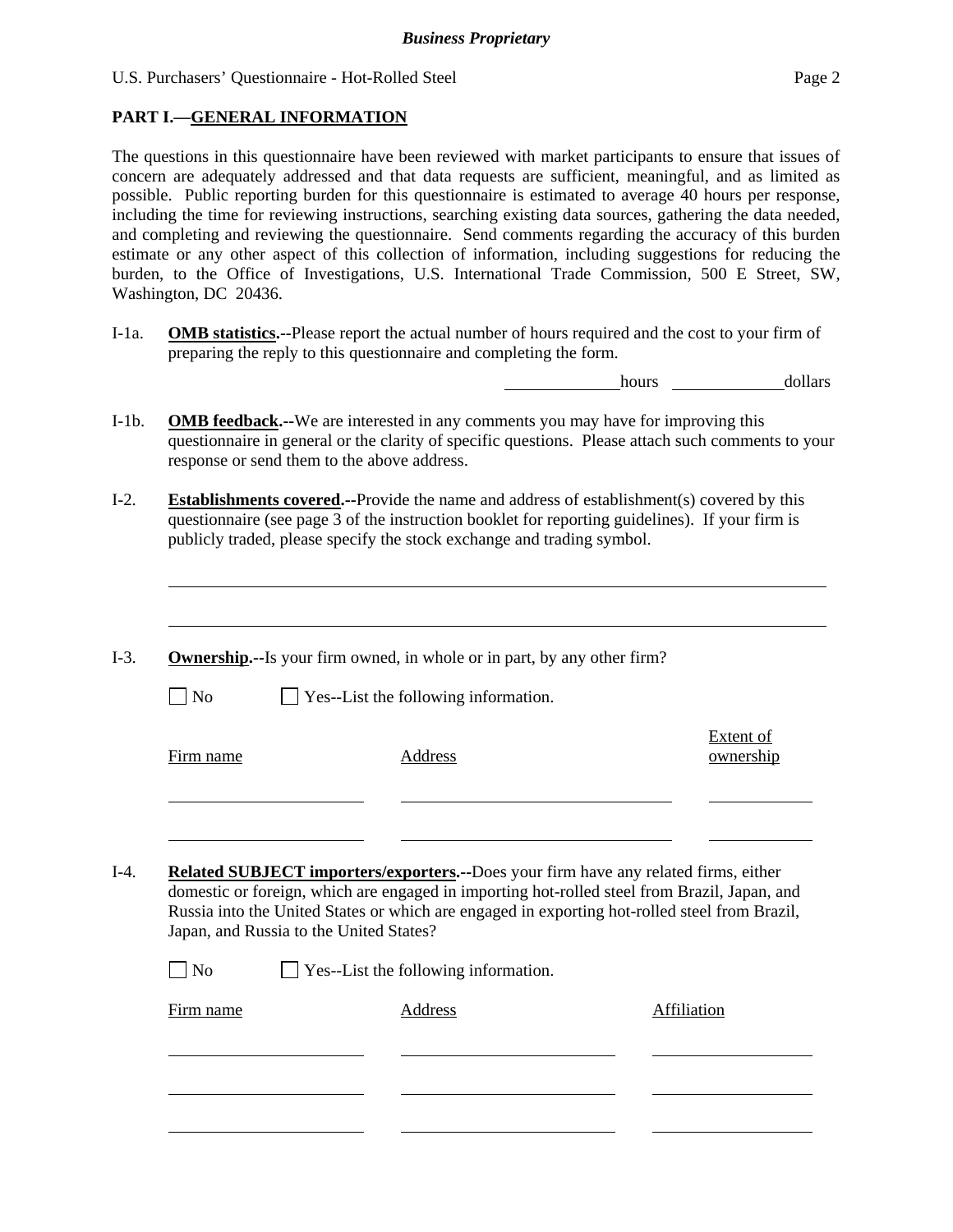# **PART I.--GENERAL INFORMATION***--Continued*

|                       | from countries other than Brazil, Japan, and Russia to the United States? | Related NONSUBJECT importers/exporters.--Does your firm have any related firms, either<br>domestic or foreign, which are engaged in importing hot-rolled steel from countries other than<br>Brazil, Japan, and Russia into the United States or which are engaged in exporting hot-rolled steel |
|-----------------------|---------------------------------------------------------------------------|-------------------------------------------------------------------------------------------------------------------------------------------------------------------------------------------------------------------------------------------------------------------------------------------------|
| $\blacksquare$ No     | Yes--List the following information.                                      |                                                                                                                                                                                                                                                                                                 |
| Firm name and country | <b>Address</b>                                                            | Affiliation                                                                                                                                                                                                                                                                                     |
|                       |                                                                           |                                                                                                                                                                                                                                                                                                 |
|                       | are engaged in the production of hot-rolled steel?                        | <b>Related producers.</b> --Does your firm have any related firms, either domestic or foreign, which                                                                                                                                                                                            |
|                       |                                                                           |                                                                                                                                                                                                                                                                                                 |
| N <sub>o</sub>        | Yes--List the following information.                                      |                                                                                                                                                                                                                                                                                                 |
| Firm name             | <b>Address</b>                                                            | Affiliation                                                                                                                                                                                                                                                                                     |
|                       |                                                                           |                                                                                                                                                                                                                                                                                                 |
|                       |                                                                           | <b>Business plan.</b> --Does your company or any related firm have a business plan or any internal<br>documents that describe, discuss, or analyze expected market conditions for hot-rolled steel?                                                                                             |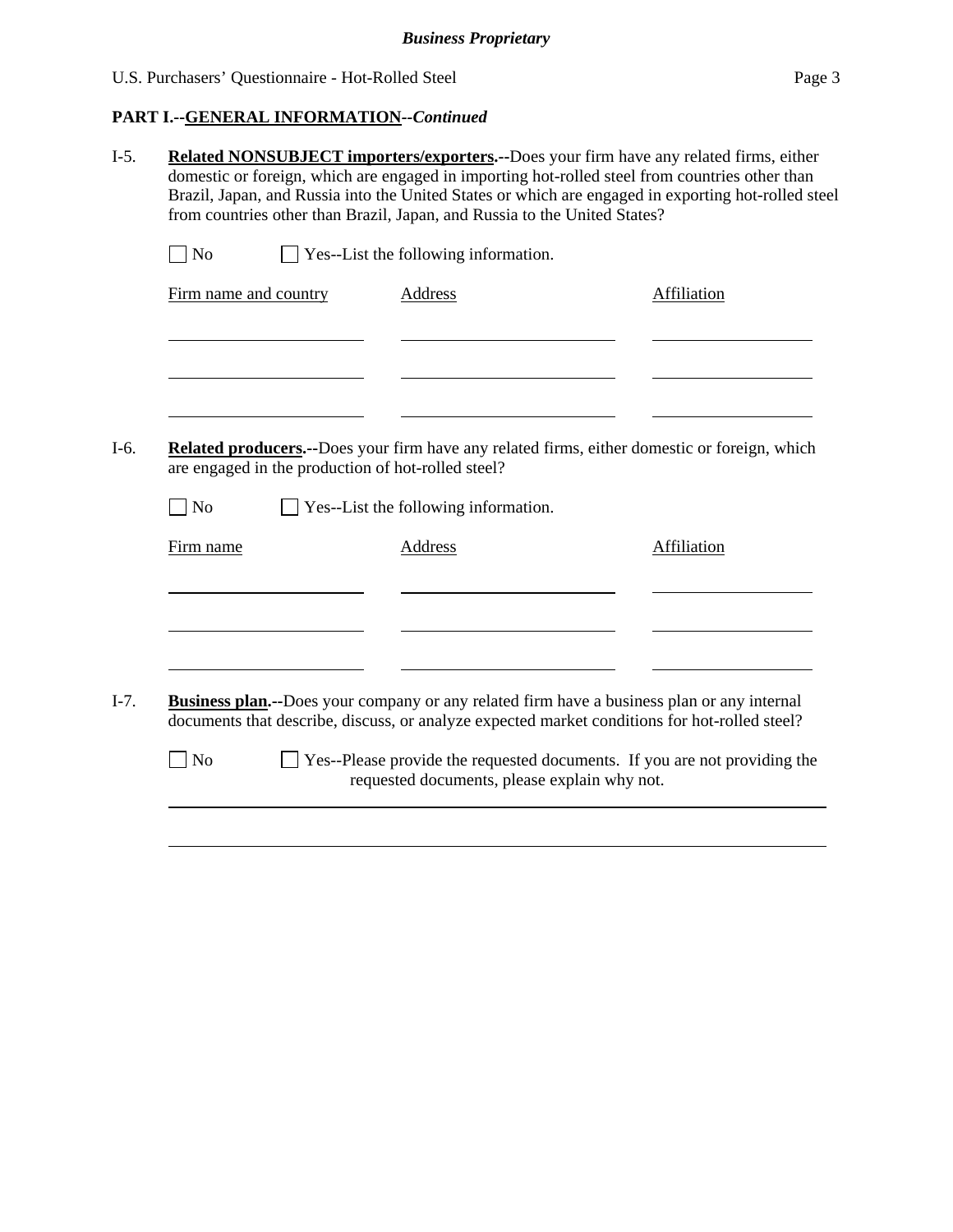### **PART II.--PURCHASES**

Please identify the individual to be contacted regarding the confidential information requested in parts II, III, and IV.

Name and title:

Please indicate the manner by which Commission staff may contact the individual responsible for parts II to IV with questions regarding the submitted confidential information.

E-mail: Telephone: ( )

Fax:  $($ )

II-1. **Purchases.--**Report, as indicated below, your firm's purchases (either directly or through a sales agent or broker) of hot-rolled steel. Report based on delivery date, not order date. If exact full-year 2010 data are unavailable by January 10, 2011, you may enter an estimate for 2010, but full-year 2010 data must be updated no later than February 7, 2011.

| Quantity (in SHORT TONS) and value (in \$1,000) |      |      |      |      |      |      |
|-------------------------------------------------|------|------|------|------|------|------|
| <b>Item</b>                                     | 2005 | 2006 | 2007 | 2008 | 2009 | 2010 |
| Purchases of hot-rolled steel produced in--     |      |      |      |      |      |      |
| <b>The United States:</b><br>Quantity           |      |      |      |      |      |      |
| Value                                           |      |      |      |      |      |      |
| <b>Brazil:</b><br>Quantity                      |      |      |      |      |      |      |
| Value                                           |      |      |      |      |      |      |
| Japan:<br>Quantity                              |      |      |      |      |      |      |
| Value                                           |      |      |      |      |      |      |
| Russia:<br>Quantity                             |      |      |      |      |      |      |
| Value                                           |      |      |      |      |      |      |
| All other countries: <sup>1</sup><br>Quantity   |      |      |      |      |      |      |
| Value                                           |      |      |      |      |      |      |
| 1<br>Please identify these countries:           |      |      |      |      |      |      |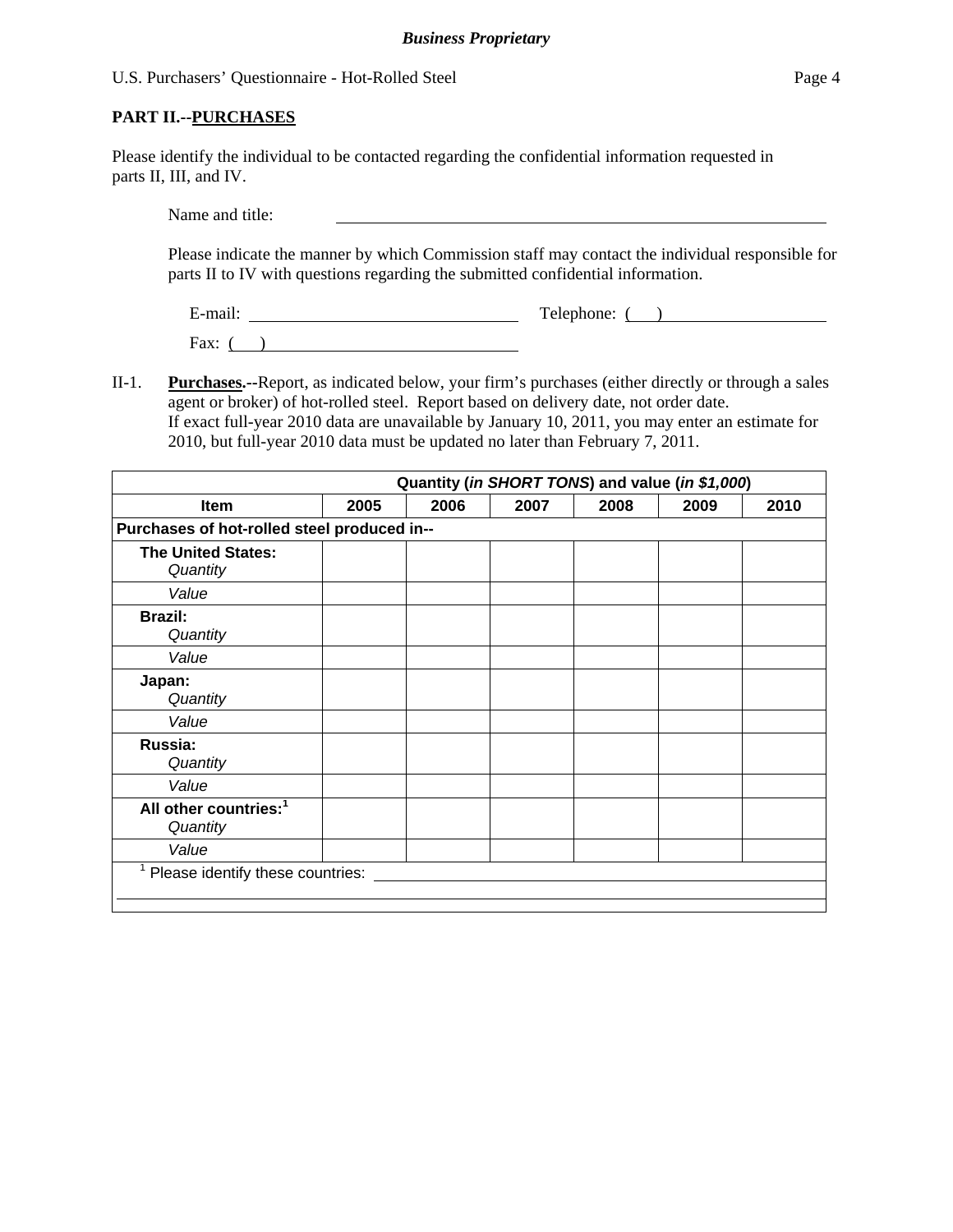#### **PART II.--PURCHASES***--Continued*

 $\overline{a}$ 

 $\overline{a}$ 

l

 $\overline{a}$ 

#### II-2. **Purchases before and after order.--**

| (a) | Did your firm purchase hot-rolled steel from Brazil, Japan, and Russia before 1999?                                                                                            |
|-----|--------------------------------------------------------------------------------------------------------------------------------------------------------------------------------|
|     | No--skip to $(c)$ $\Box$ Yes (Please specify country $\Box$                                                                                                                    |
| (b) | If yes, has your pattern of purchasing hot-rolled steel from Brazil, Japan, and Russia<br>changed since 1999?                                                                  |
|     | No, our pattern of purchasing is essentially unchanged.<br>Yes, we discontinued purchases from Brazil, Japan, and Russia because of the                                        |
|     | orders/suspension agreement.<br>(Please specify country 000 metals) (Please specify country 000 metals) (Please specify counters from Brazil, Japan, and Russia because of the |
|     | orders/suspension agreement.                                                                                                                                                   |
|     | Yes, but we changed the pattern of purchases from Brazil, Japan, and Russia for<br>reasons other than the orders/suspension agreement.                                         |
|     |                                                                                                                                                                                |
|     |                                                                                                                                                                                |

(c) Has your pattern of purchasing hot-rolled steel from nonsubject foreign sources (i.e., countries other than Brazil, Japan, and Russia) changed since 1999?

|        | $\Box$ We did not purchase from nonsubject foreign sources before or after the |  |  |  |  |  |
|--------|--------------------------------------------------------------------------------|--|--|--|--|--|
|        | orders/suspension agreement.                                                   |  |  |  |  |  |
| $\Box$ |                                                                                |  |  |  |  |  |

No, our pattern of purchasing is essentially unchanged.

| Yes, we increased purchases from nonsubject countries because of the |
|----------------------------------------------------------------------|
| orders/suspension agreement.                                         |

| $\Box$ Yes, but we changed our pattern of purchases from nonsubject countries for reasons |  |  |  |
|-------------------------------------------------------------------------------------------|--|--|--|
| other than the order (please explain below).                                              |  |  |  |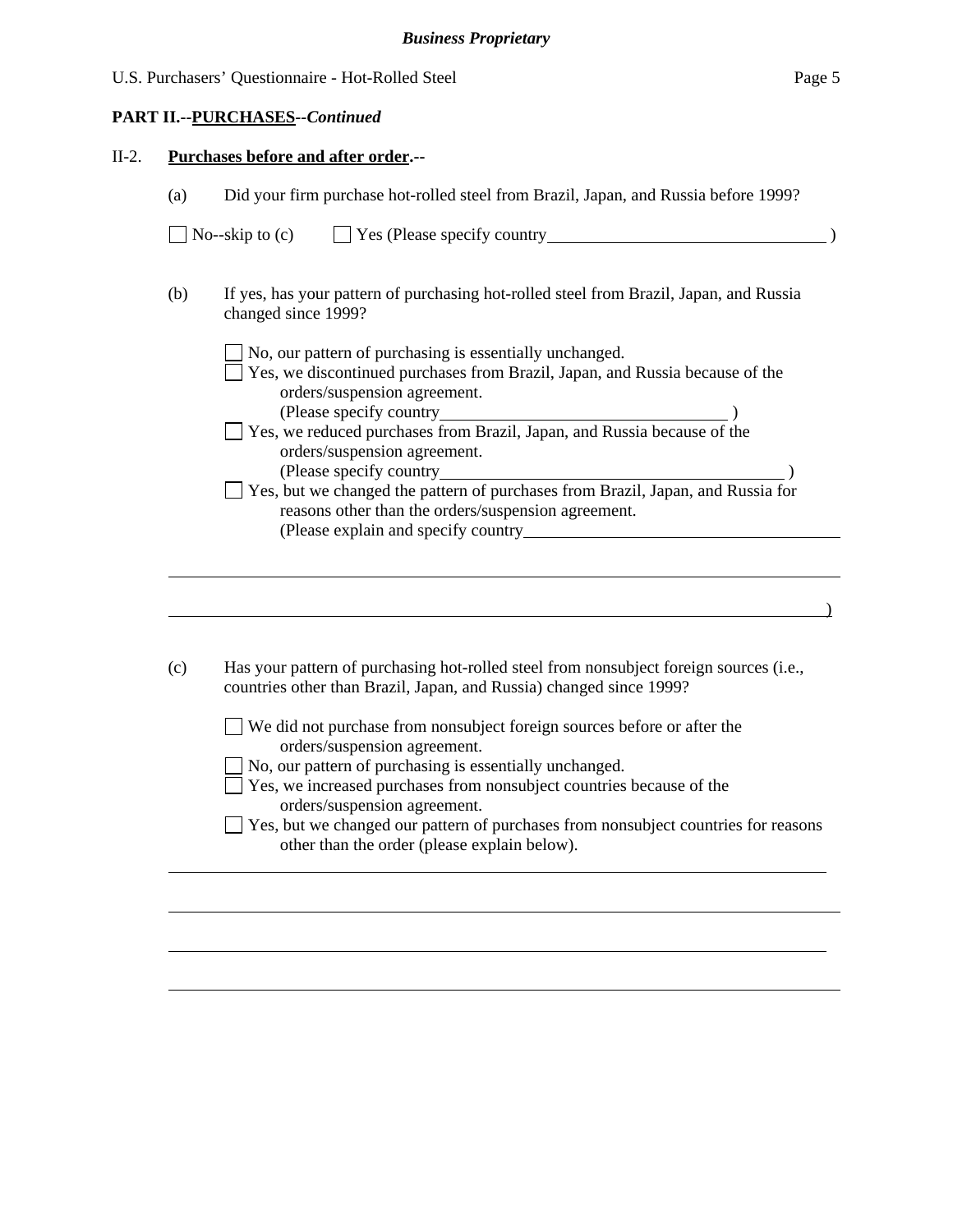#### **PART II.--PURCHASES***--Continued*

II-3. **Changes in purchasing patterns.--** Please indicate how the relative levels of your firm's purchases of hot-rolled steel from different sources (both domestic and foreign) have changed since 1999 (the year the orders and suspension agreement under review became effective).

| <b>Source of purchases</b> | <b>Trend</b> | <b>Explanation for trend</b> |
|----------------------------|--------------|------------------------------|
| <b>The United States</b>   | Decreased    |                              |
|                            | Increased    |                              |
|                            | Constant     |                              |
|                            | Fluctuated   |                              |
| <b>Brazil</b>              | Decreased    |                              |
|                            | Increased    |                              |
|                            | Constant     |                              |
|                            | Fluctuated   |                              |
| Japan                      | Decreased    |                              |
|                            | Increased    |                              |
|                            | Constant     |                              |
|                            | Fluctuated   |                              |
| Russia                     | Decreased    |                              |
|                            | Increased    |                              |
|                            | Constant     |                              |
|                            | Fluctuated   |                              |
| All other countries        | Decreased    |                              |
|                            | Increased    |                              |
|                            | Constant     |                              |
|                            | Fluctuated   |                              |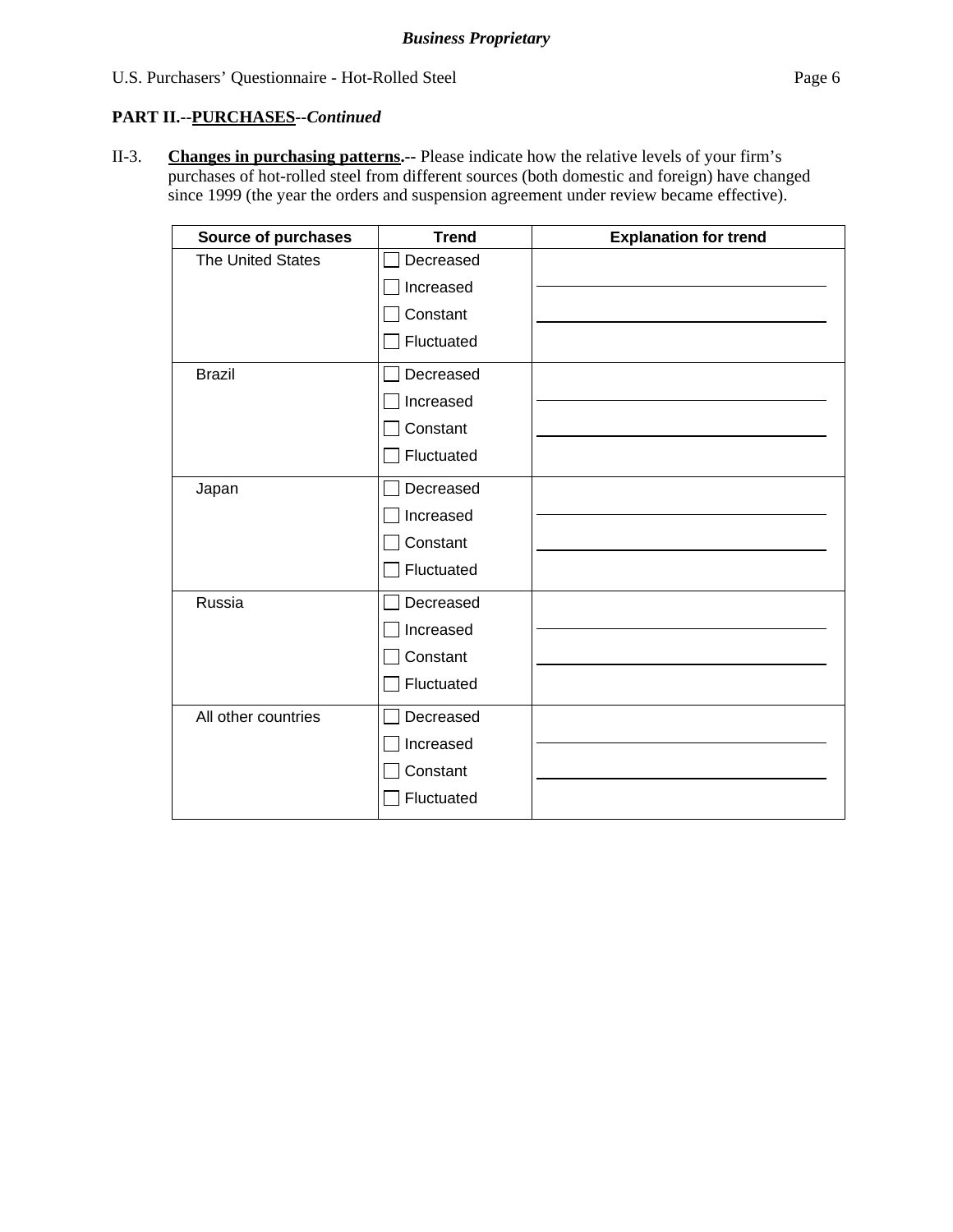## **PART II.--PURCHASES***--Continued*

 $\overline{a}$ 

 $\overline{a}$ 

- II-4. **Purchases from one country only**.--If your firm has purchased hot-rolled steel from only one country, please explain the reasons for doing so.
- II-5. **Supplier identification.--**Please identify below the names and addresses of your firm's **FIVE** largest suppliers for hot-rolled steel based on quantity supplied/purchased since 2005. Please also provide the name and telephone number of a contact person and the share of the quantity of your firm's total purchases of hot-rolled steel that each of these suppliers accounted for in 2010.

| No.          | Supplier's<br>name | Street address (not P.O.<br>box), city, state, and zip<br>code | <b>Contact person</b> | Telephone number<br>or e-mail address | Share of<br>2010<br>purchases<br>(%) |
|--------------|--------------------|----------------------------------------------------------------|-----------------------|---------------------------------------|--------------------------------------|
|              |                    |                                                                |                       |                                       |                                      |
| $\mathbf{2}$ |                    |                                                                |                       |                                       |                                      |
| 3            |                    |                                                                |                       |                                       |                                      |
| 4            |                    |                                                                |                       |                                       |                                      |
| 5            |                    |                                                                |                       |                                       |                                      |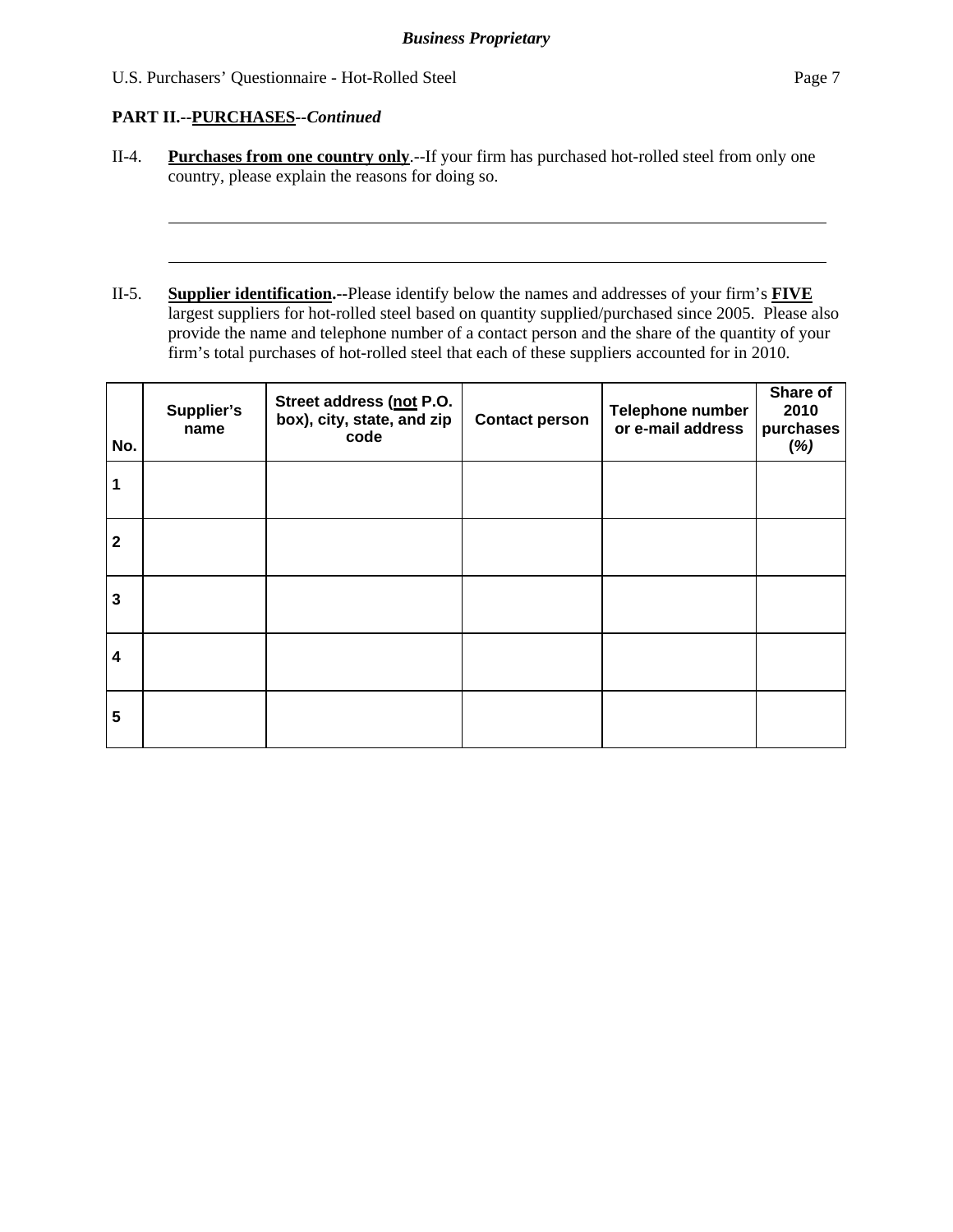III-1. **Firm type.--**Which of the following best describes your firm as a purchaser of hot-rolled steel (check all that apply, noting the specific end uses if known)?

| $\Box$ Automotive assembler/supplier ( $\Box$                                                                                 |  |  |  |  |
|-------------------------------------------------------------------------------------------------------------------------------|--|--|--|--|
| Transportation (non-automotive) equipment producer ( <b>Conserverent</b> conservation (in an automotive) equipment producer ( |  |  |  |  |
|                                                                                                                               |  |  |  |  |
| Construction equipment producer (                                                                                             |  |  |  |  |
| Consumer and household goods producer (                                                                                       |  |  |  |  |
| Tubular products producer (                                                                                                   |  |  |  |  |
| Processor/service center (                                                                                                    |  |  |  |  |
| Distributor (                                                                                                                 |  |  |  |  |
| Other (Describe:                                                                                                              |  |  |  |  |

III-2. **Competition for sales.--**If you are a distributor or reseller of hot-rolled steel, do you compete for sales to your customers with the manufacturers or importers from which you purchase hot-rolled steel?

| $\Box$ No | Yes--Please describe |
|-----------|----------------------|
|-----------|----------------------|

 $\overline{a}$ 

l

III-3. **Types of customers.--**If your firm is a distributor or reseller of hot-rolled steel, what are the major types of consumers to which you sell hot-rolled steel?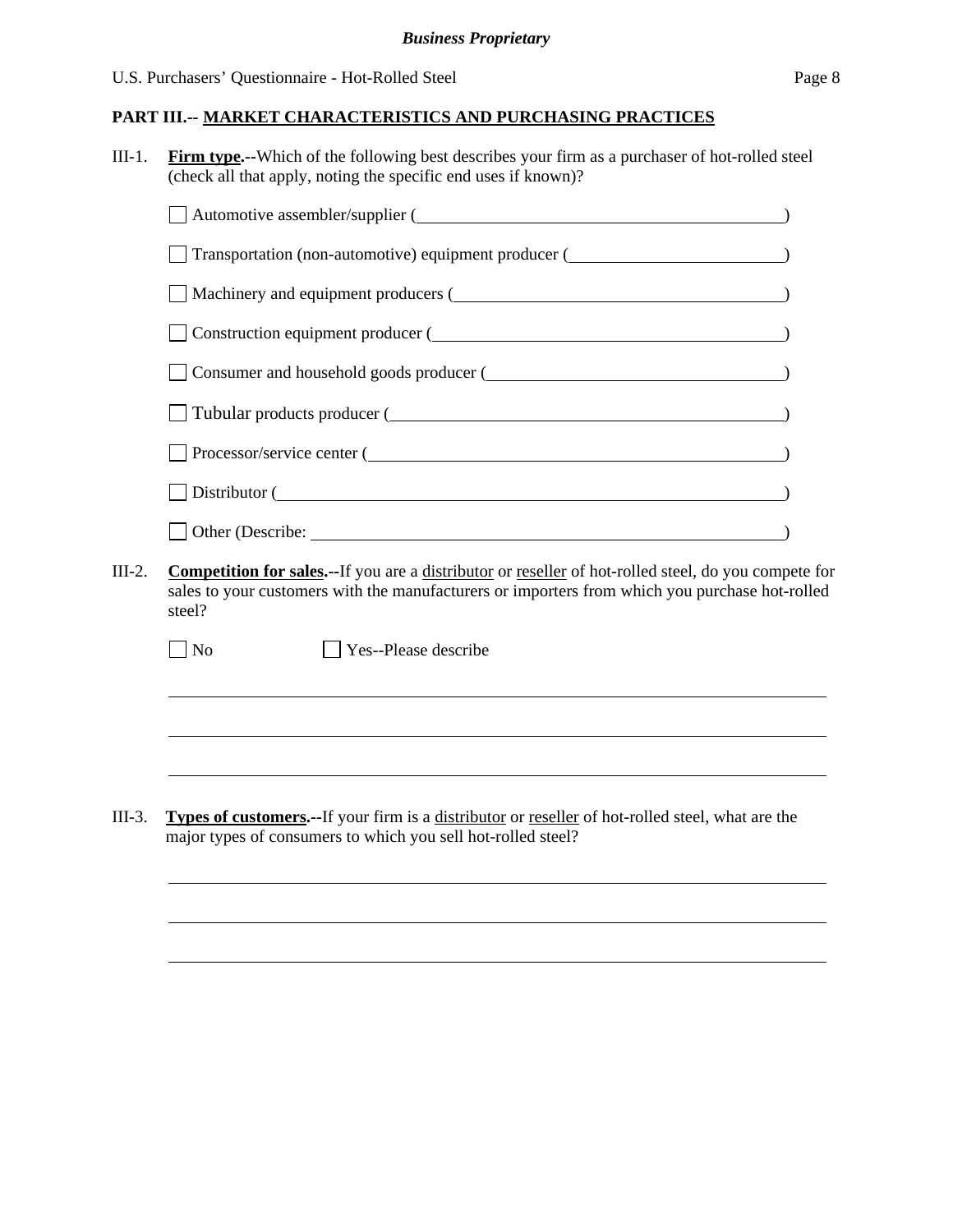III-4. **Contract versus spot.--**Approximately what share of your firm's purchases of hot-rolled steel in 2010 were on a (1) long-term contract basis (multiple deliveries for more than 12 months), (2) short-term contract basis (multiple deliveries up to and including 12 months), and (3) spot sales basis (for a single delivery)?

| Type of sale            |                      | Share of purchases (percent) |                      |
|-------------------------|----------------------|------------------------------|----------------------|
|                         | <b>United States</b> | Subject countries            | Nonsubject countries |
| Long-term<br>contracts  |                      |                              |                      |
| Short-term<br>contracts |                      |                              |                      |
| Spot sales              |                      |                              |                      |

III-5. **Long-term contact provisions.--**If you purchase on a long-term contract basis, please answer the following questions with respect to provisions of a typical long-term contract.

|        | (a) | What is the average duration of a contract?                                                                                                                                                    |
|--------|-----|------------------------------------------------------------------------------------------------------------------------------------------------------------------------------------------------|
|        | (b) | Can prices be renegotiated during the contract period?<br>Yes<br>$ $ No                                                                                                                        |
|        | (c) | Price<br>Does the contract fix quantity, price, or both? $\Box$ Quantity<br>Both                                                                                                               |
|        | (d) | Yes<br>$ $ No<br>Does the contract have a meet or release provision?                                                                                                                           |
| III-6. |     | <b>Short-term contract provisions.--</b> If you purchase on a short-term contract basis, please answer<br>the following questions with respect to provisions of a typical short-term contract. |
|        | (a) | What is the average duration of a contract?                                                                                                                                                    |
|        | (b) | Can prices be renegotiated during the contract period?<br>Yes<br>$ $ No                                                                                                                        |
|        | (c) | Does the contract fix quantity, price, or both? $\Box$ Quantity<br>Price<br><b>Both</b>                                                                                                        |
|        | (d) | Yes<br>N <sub>o</sub><br>Does the contract have a meet or release provision?                                                                                                                   |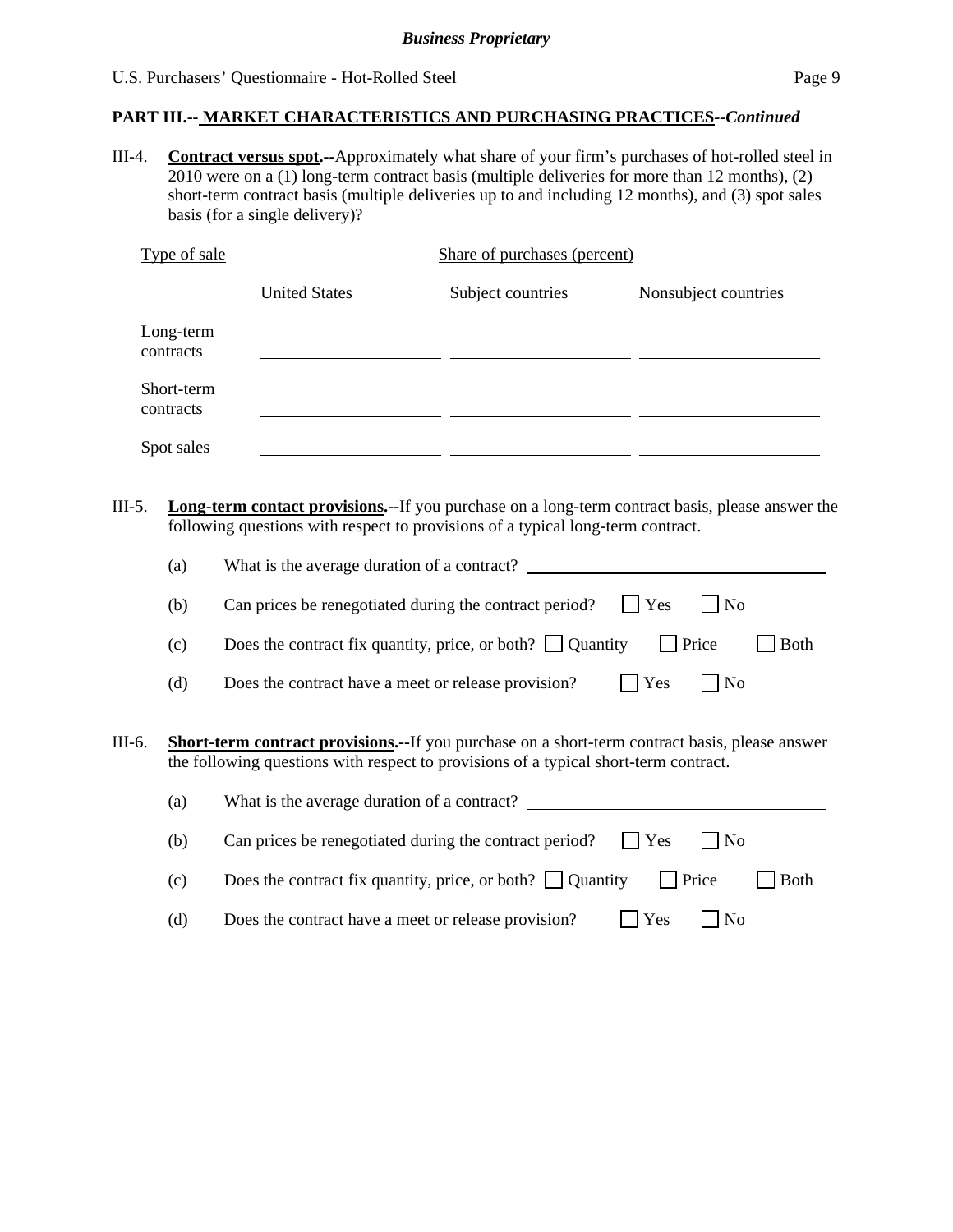III-7. **End uses.--**If your firm is an end user of hot-rolled steel, list in order of quantity of hot-rolled steel consumed, the top 3 products for which your firm purchases hot-rolled steel as a component part or input. Please indicate what percentage of the total cost is accounted for by hot-rolled steel (and NOTE: this percentage should not add to 100 percent).

|                   | Product(s) you produce                                                                                                                               | Share of cost accounted for by<br>hot-rolled steel (percent) |
|-------------------|------------------------------------------------------------------------------------------------------------------------------------------------------|--------------------------------------------------------------|
| 1.                |                                                                                                                                                      |                                                              |
| 2.                |                                                                                                                                                      |                                                              |
| 3.                |                                                                                                                                                      |                                                              |
|                   | Demand for end use products.--                                                                                                                       |                                                              |
| (a)               | If your firm is an end user of hot-rolled steel, has the demand for your firm's final<br>products incorporating hot-rolled steel changed since 2005? |                                                              |
|                   | Decreased<br>Fluctuated<br>Increased                                                                                                                 | No change                                                    |
| (b)               | Has this had any effect on your firm's demand for hot-rolled steel?                                                                                  |                                                              |
|                   | Yes--Please describe.<br>No                                                                                                                          |                                                              |
|                   |                                                                                                                                                      |                                                              |
|                   |                                                                                                                                                      |                                                              |
| $\blacksquare$ No | <b>Changes in end uses.</b> --Have there been any changes in the end uses of hot-rolled steel<br>since 2005?<br>Yes--Please describe.                |                                                              |
|                   |                                                                                                                                                      |                                                              |
|                   |                                                                                                                                                      |                                                              |
|                   | III-10. <b>Anticipated changes in end uses.</b> --Do you anticipate any changes in terms of the end uses of<br>hot-rolled steel in the future?       |                                                              |
| $\Box$ No         | Yes--Please describe.                                                                                                                                |                                                              |
|                   |                                                                                                                                                      |                                                              |
|                   |                                                                                                                                                      |                                                              |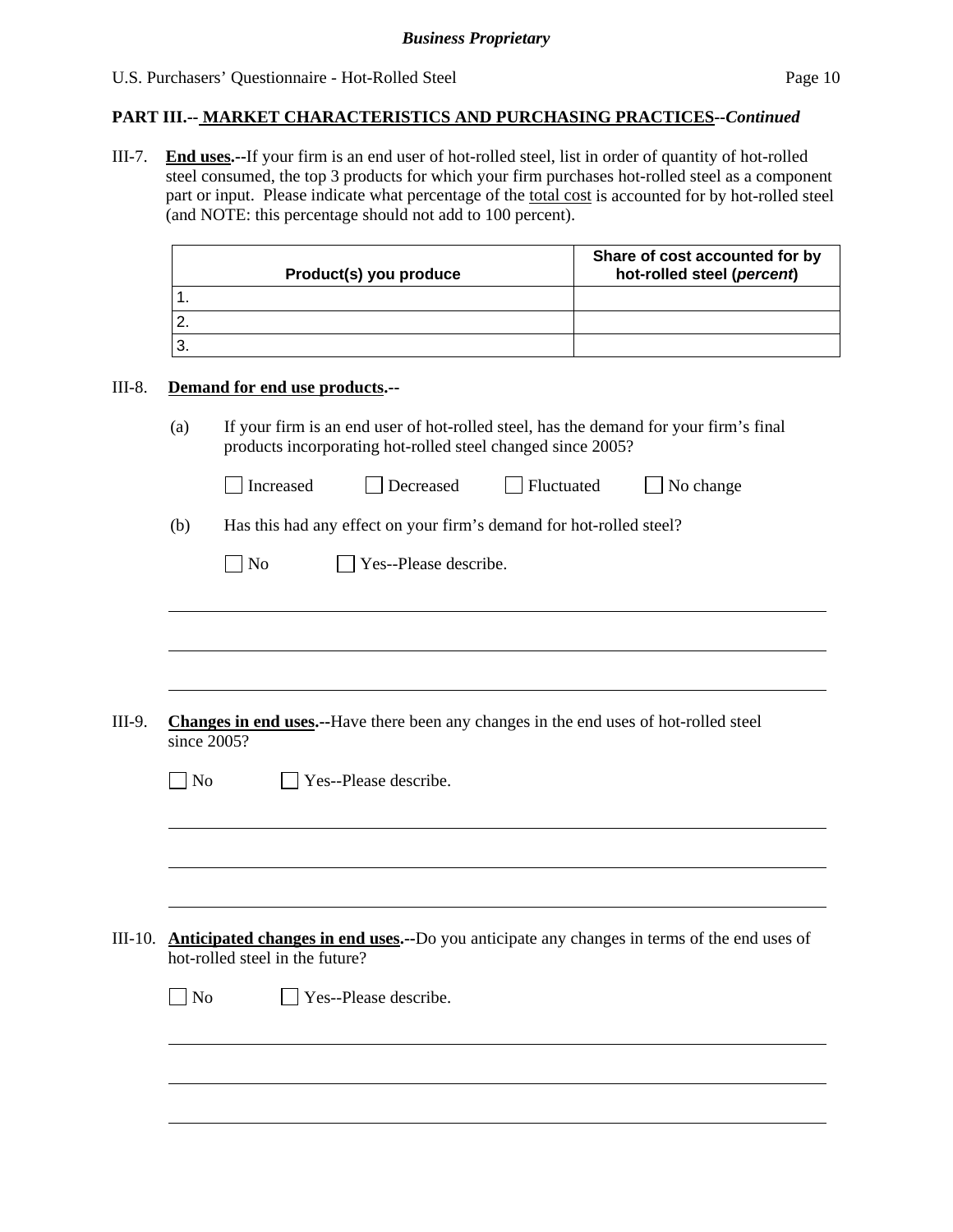#### *Business Proprietary*

### U.S. Purchasers' Questionnaire - Hot-Rolled Steel Page 11

### **PART III.-- MARKET CHARACTERISTICS AND PURCHASING PRACTICES***--Continued*

III-11. **Substitutes.--**Can other products be substituted for hot-rolled steel?

 $\Box$  No  $\Box$  Yes--Please fill out the table below.

| <b>Substitute product</b> | <b>Description of applications</b><br>or end uses | Have changes in the prices of this substitute<br>affected the price of hot-rolled steel since<br><b>January 1, 2005</b> |  |  |
|---------------------------|---------------------------------------------------|-------------------------------------------------------------------------------------------------------------------------|--|--|
| $\mathbf 1$ .             |                                                   | $\Box$ Yes--please explain.<br>No                                                                                       |  |  |
| $\overline{2}$ .          |                                                   | $\Box$ Yes--please explain.<br>  No                                                                                     |  |  |
| 3.                        |                                                   | $\Box$ Yes--please explain.<br>  No                                                                                     |  |  |

III-12. **Changes in substitutes.--**Have there been any changes in the number or types of products that can be substituted for hot-rolled steel since 2005?

No Yes--Please explain.

 $\overline{a}$ 

 $\overline{a}$ 

III-13. **Anticipated changes in substitutes.--**Do you anticipate any changes in terms of the substitutability of other products for hot-rolled steel in the future?

| $\Box$ No | $\Box$ Yes--Please describe. |
|-----------|------------------------------|
|-----------|------------------------------|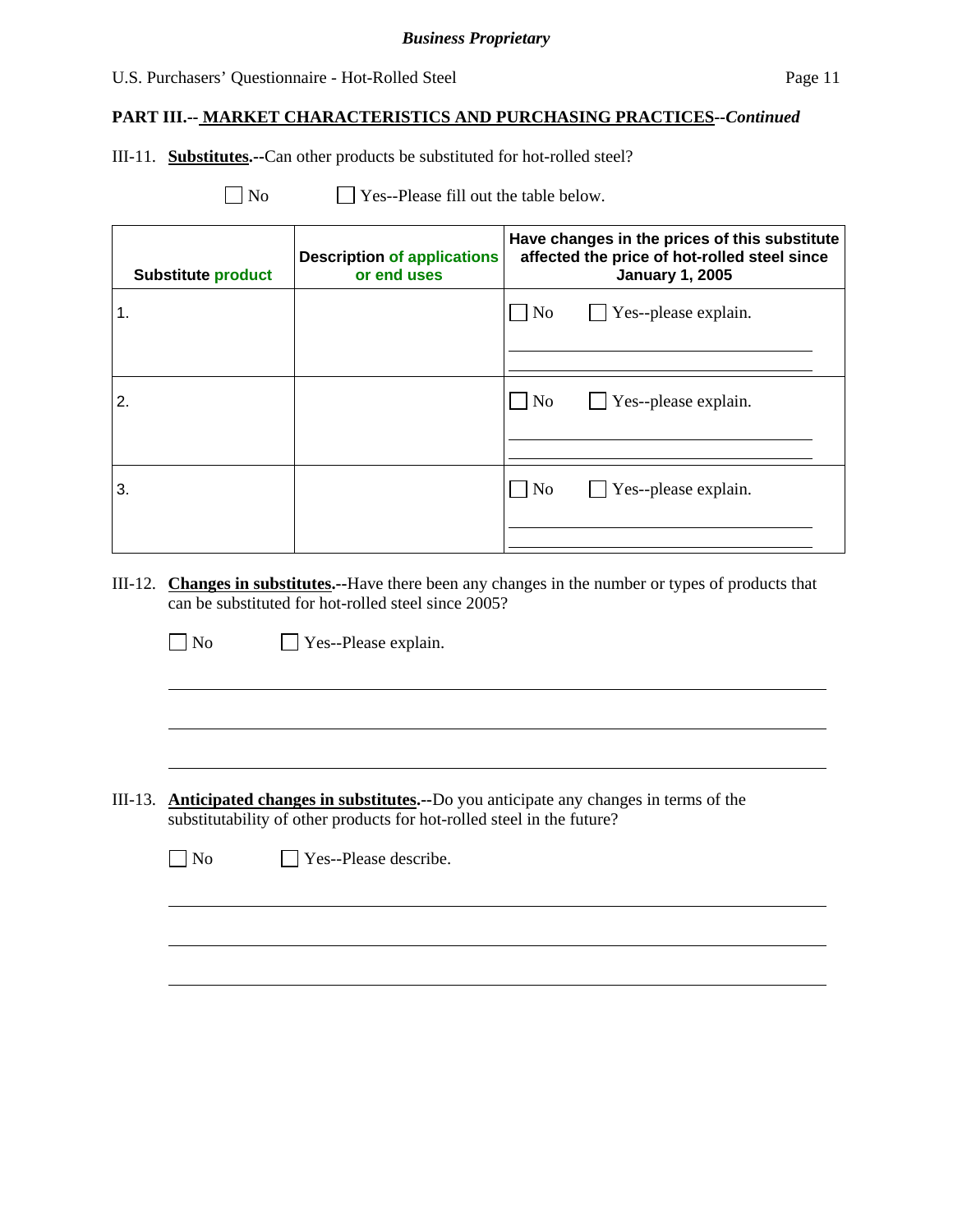#### III-14. **Demand trends.--**

| (a)                                                                                                                                                                                                                                                                                                                   |                                                   | How has the demand within the United States for hot-rolled steel changed since 2005?<br>What principal factors affect changes in demand? |            |                                                                                                                                                                                      |  |  |  |
|-----------------------------------------------------------------------------------------------------------------------------------------------------------------------------------------------------------------------------------------------------------------------------------------------------------------------|---------------------------------------------------|------------------------------------------------------------------------------------------------------------------------------------------|------------|--------------------------------------------------------------------------------------------------------------------------------------------------------------------------------------|--|--|--|
|                                                                                                                                                                                                                                                                                                                       | Increased<br>Decreased<br>Fluctuated              |                                                                                                                                          | No change  |                                                                                                                                                                                      |  |  |  |
|                                                                                                                                                                                                                                                                                                                       |                                                   |                                                                                                                                          |            |                                                                                                                                                                                      |  |  |  |
| (b)<br>How has the demand outside the United States (if known) for hot-rolled steel changed<br>since 2005? What principal factors affect changes in demand? If your answer differs for<br>specific markets outside the United States (i.e., specific regions, or developed v.<br>developing markets), please specify. |                                                   |                                                                                                                                          |            |                                                                                                                                                                                      |  |  |  |
|                                                                                                                                                                                                                                                                                                                       |                                                   |                                                                                                                                          |            |                                                                                                                                                                                      |  |  |  |
|                                                                                                                                                                                                                                                                                                                       | Increased<br>III-15. Anticipated demand trends.-- | Decreased                                                                                                                                | Fluctuated | No change                                                                                                                                                                            |  |  |  |
| (a)                                                                                                                                                                                                                                                                                                                   |                                                   | the future? What principal factors are likely to affect demand?                                                                          |            |                                                                                                                                                                                      |  |  |  |
|                                                                                                                                                                                                                                                                                                                       | Increase                                          | Decrease                                                                                                                                 | Fluctuate  | No change                                                                                                                                                                            |  |  |  |
| (b)                                                                                                                                                                                                                                                                                                                   |                                                   | to in the future? What principal factors are likely to affect demand?                                                                    |            | How do you anticipate demand will change within the United States for hot-rolled steel in<br>How do you anticipate demand will change outside the United States for hot-rolled steel |  |  |  |

III-16. **Market studies.--**Please provide as a separate attachment to this request any studies, surveys, etc. that you are aware of that quantify and/or otherwise discuss hot-rolled steel supply (including production capacity and capacity utilization) and demand in (1) the United States, (2) each of the other major producing/consuming countries, including Brazil, Japan, and Russia, and (3) the world as a whole. Of particular interest is such data from 2005 to the present and forecasts for the future.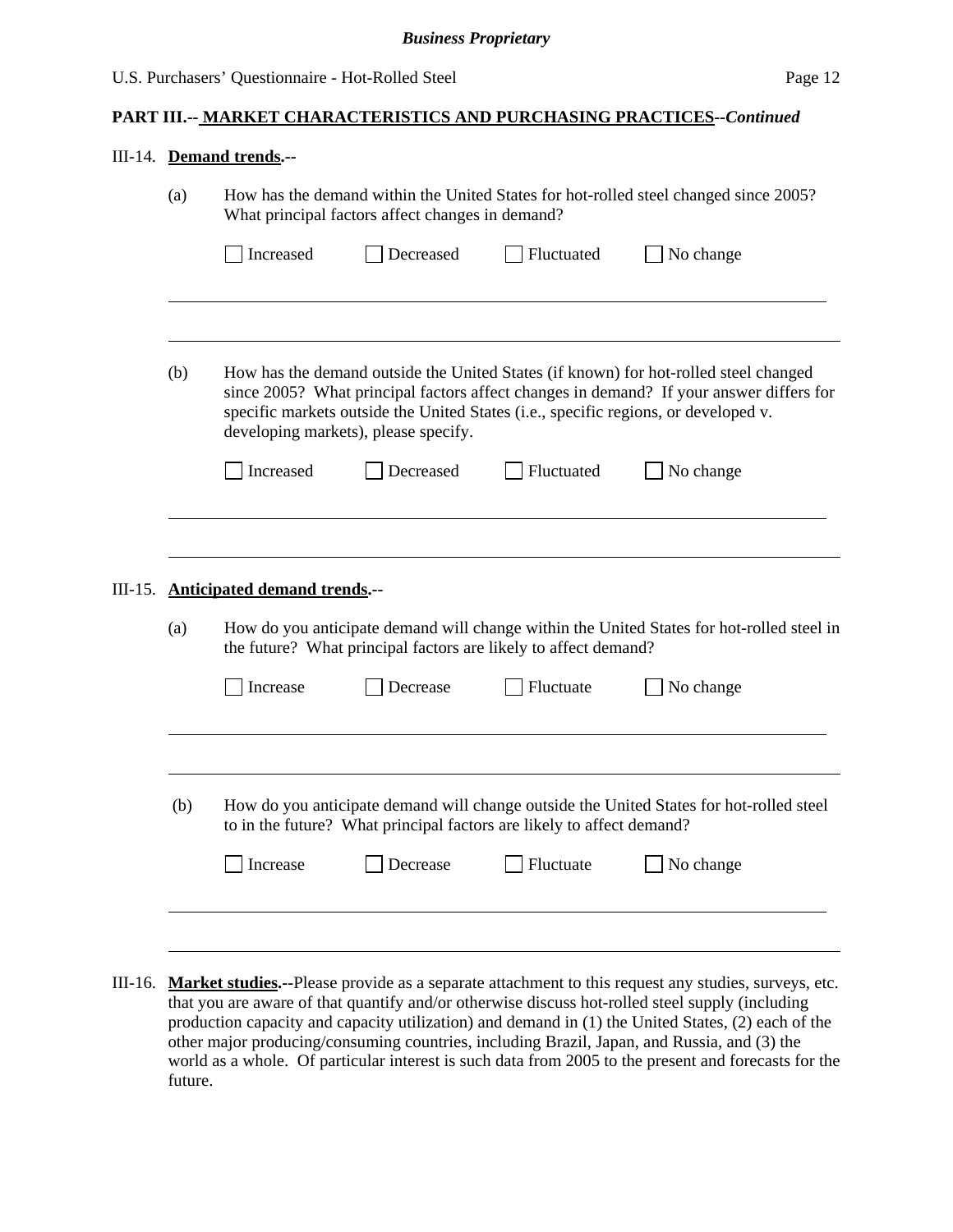|         | III-17. Changes in factors affecting supply.--Have any changes occurred in any other factors affecting<br>supply e.g., safeguard or other trade actions; changes in availability or prices of raw materials,<br>energy or labor; transportation conditions; production capacity and/or methods of production;<br>technology; export markets; or alternative production opportunities) that affected the availability<br>of U.S.-produced and/or imported hot-rolled steel in the U.S. market since 2005?                                                                                     |  |  |  |  |
|---------|----------------------------------------------------------------------------------------------------------------------------------------------------------------------------------------------------------------------------------------------------------------------------------------------------------------------------------------------------------------------------------------------------------------------------------------------------------------------------------------------------------------------------------------------------------------------------------------------|--|--|--|--|
|         | $\Box$ Yes--Please note the time period(s) of any such changes, the factors(s)<br>$\big $ No<br>involved, and the impact such changes had on your shipment volumes<br>and prices.                                                                                                                                                                                                                                                                                                                                                                                                            |  |  |  |  |
| III-18. | <b>Importance of purchasing domestic product.</b> --Is buying a product that is produced in the<br>United States an important factor in your firm's purchases of hot-rolled steel (check ALL that<br>apply)?                                                                                                                                                                                                                                                                                                                                                                                 |  |  |  |  |
|         | N <sub>o</sub><br>Yes-- Purchases of domestic product are required by law or regulation (for example,<br>government purchases under "Buy American" provisions). This involves____ percent of<br>all our purchases of hot-rolled steel.<br>Yes--Purchases of domestic product are not required by law or regulation, but are by our<br>customers. This involves error of all our purchases of hot-rolled steel.<br>Yes--Purchases of domestic product are required for other reasons (please specify these<br>reasons below). This involves percent of all our purchases of hot-rolled steel. |  |  |  |  |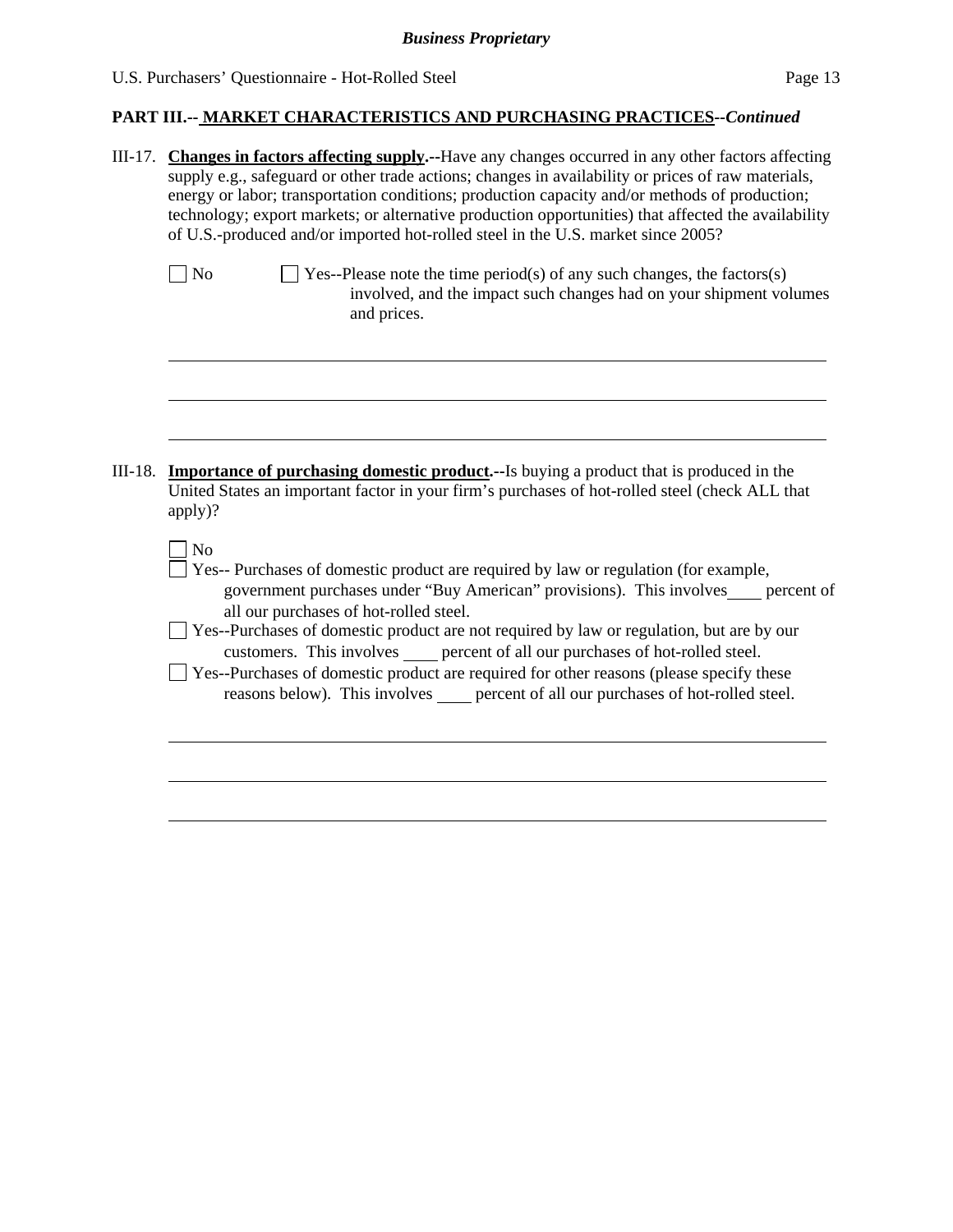|           | III-19. Conditions of competition.--<br>(a) Is the hot-rolled steel market subject to business cycles or conditions of competition other than<br>the changes in the overall economy? |        |                                        |                                                                                                                                                                                                                 |       |  |  |
|-----------|--------------------------------------------------------------------------------------------------------------------------------------------------------------------------------------|--------|----------------------------------------|-----------------------------------------------------------------------------------------------------------------------------------------------------------------------------------------------------------------|-------|--|--|
|           | $\vert$ No<br>Yes-- Please explain and estimate the duration of any such cycle.                                                                                                      |        |                                        |                                                                                                                                                                                                                 |       |  |  |
|           | January 1, 2005?                                                                                                                                                                     |        |                                        | (b) Have the business cycles or conditions of competition for hot-rolled steel changed since                                                                                                                    |       |  |  |
|           | $\log$                                                                                                                                                                               |        | Yes-- Please describe any such change. |                                                                                                                                                                                                                 |       |  |  |
| $III-20.$ | rolled steel you purchase?<br>Your firm:                                                                                                                                             | Always | Usually                                | <b>Decisions based on producer.</b> --Does your firm, and to the extent that you know, do your<br>customers make purchasing decisions involving hot-rolled steel based on the producer of the hot-<br>Sometimes | Never |  |  |
|           | Your customers:                                                                                                                                                                      | Always | Usually                                | Sometimes                                                                                                                                                                                                       | Never |  |  |
|           | If at least sometimes, please discuss how your firm or your customers determine the producer and<br>why this information is important.                                               |        |                                        |                                                                                                                                                                                                                 |       |  |  |
|           | Your firm:                                                                                                                                                                           |        |                                        |                                                                                                                                                                                                                 |       |  |  |
|           |                                                                                                                                                                                      |        |                                        |                                                                                                                                                                                                                 |       |  |  |
|           |                                                                                                                                                                                      |        |                                        |                                                                                                                                                                                                                 |       |  |  |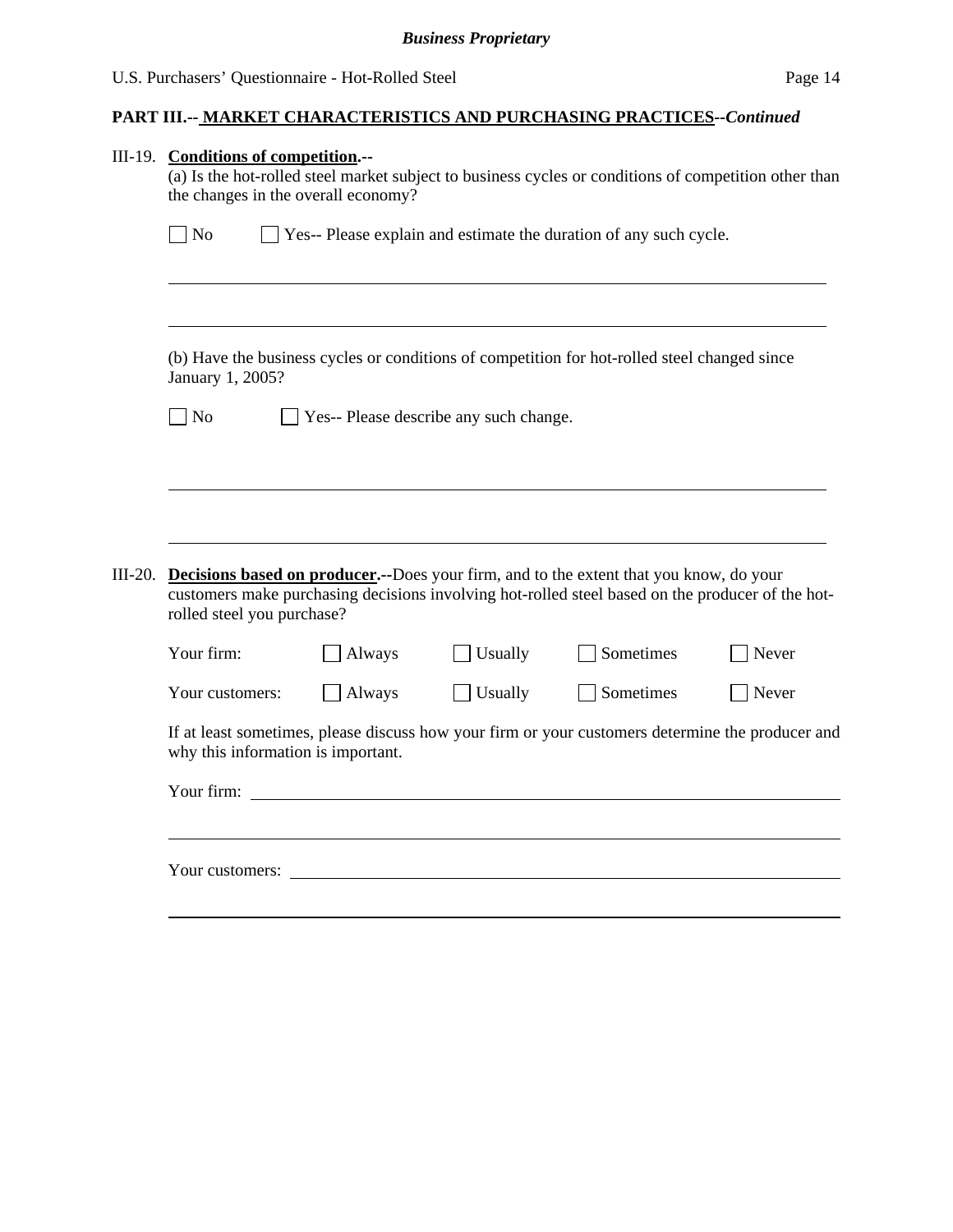| $III-21.$ | <b>Decisions based on country-of-origin.</b> --Does your firm, and to the extent that you know, do<br>your customers make purchasing decisions involving hot-rolled steel based on the country of<br>origin of the hot-rolled steel you purchase? |                                    |                                       |         |                                                                        |                                                                                                |  |
|-----------|---------------------------------------------------------------------------------------------------------------------------------------------------------------------------------------------------------------------------------------------------|------------------------------------|---------------------------------------|---------|------------------------------------------------------------------------|------------------------------------------------------------------------------------------------|--|
|           | Your firm:                                                                                                                                                                                                                                        |                                    | $\Box$ Always                         | Usually | Sometimes                                                              | Never                                                                                          |  |
|           |                                                                                                                                                                                                                                                   | Your customers:                    | $\Box$ Always                         | Usually | Sometimes                                                              | Never                                                                                          |  |
|           |                                                                                                                                                                                                                                                   | why this information is important. |                                       |         |                                                                        | If at least sometimes, please discuss how your firm or your customers determine the source and |  |
|           |                                                                                                                                                                                                                                                   |                                    |                                       |         |                                                                        |                                                                                                |  |
|           |                                                                                                                                                                                                                                                   |                                    |                                       |         |                                                                        |                                                                                                |  |
|           |                                                                                                                                                                                                                                                   | III-22. Purchasing frequency.--    |                                       |         |                                                                        |                                                                                                |  |
|           | (a)                                                                                                                                                                                                                                               |                                    | How frequently do you make purchases? |         |                                                                        |                                                                                                |  |
|           |                                                                                                                                                                                                                                                   | Daily                              | $\Box$ Weekly                         | Monthly | Quarterly                                                              | Annually                                                                                       |  |
|           |                                                                                                                                                                                                                                                   |                                    | $\Box$ Other (specify) $\Box$         |         |                                                                        |                                                                                                |  |
|           | (b)                                                                                                                                                                                                                                               |                                    |                                       |         | Do you expect this purchasing pattern to change in the next two years? |                                                                                                |  |
|           |                                                                                                                                                                                                                                                   | $\Box$ No                          |                                       |         | Yes-- How and why do you expect these changes to occur?                |                                                                                                |  |
|           |                                                                                                                                                                                                                                                   |                                    |                                       |         |                                                                        |                                                                                                |  |
|           |                                                                                                                                                                                                                                                   |                                    |                                       |         |                                                                        |                                                                                                |  |
|           |                                                                                                                                                                                                                                                   |                                    |                                       |         |                                                                        |                                                                                                |  |

III-23. **Number of suppliers contacted.--**How many suppliers do you generally contact before making a purchase? \_\_\_\_\_ firms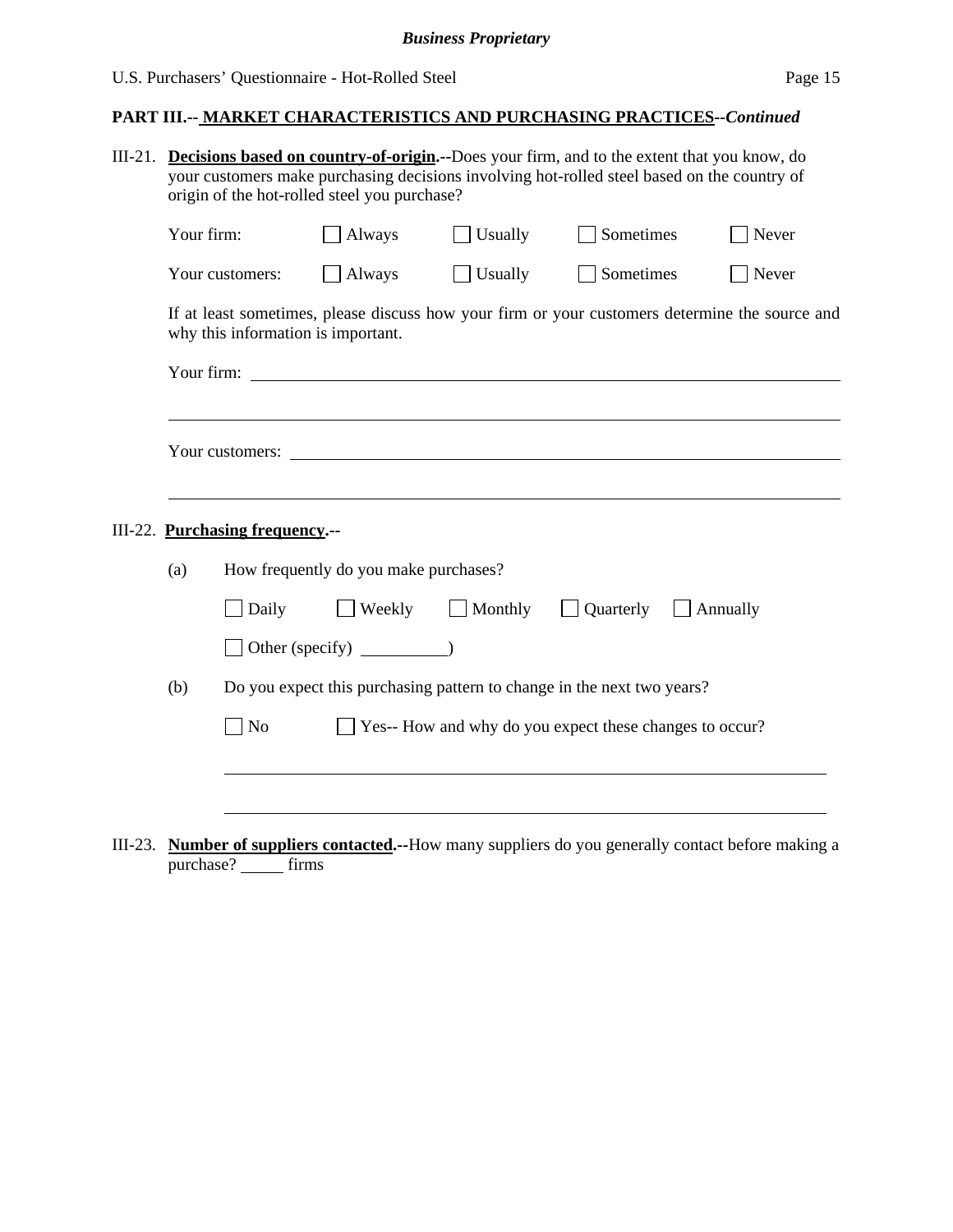# III-24. **Supplier negotiations.--**

|           | (a)            | Do purchases of hot-rolled steel usually involve negotiations between supplier and<br>purchaser?                                                                                                 |  |  |  |  |
|-----------|----------------|--------------------------------------------------------------------------------------------------------------------------------------------------------------------------------------------------|--|--|--|--|
|           |                | No<br>Yes--Please describe these negotiations. In your response, please<br>comment on whether purchasers generally quote competing<br>prices as part of the negotiation process.                 |  |  |  |  |
|           |                |                                                                                                                                                                                                  |  |  |  |  |
|           | (b)            | Does your firm tend to vary its purchases from a given supplier within a specified time<br>period based on the price offered for that period?                                                    |  |  |  |  |
|           |                | No<br>Yes--Specify the time period.                                                                                                                                                              |  |  |  |  |
|           |                |                                                                                                                                                                                                  |  |  |  |  |
|           |                |                                                                                                                                                                                                  |  |  |  |  |
| $III-25.$ |                | <b>Change in suppliers.</b> --Have you changed suppliers since 2005?                                                                                                                             |  |  |  |  |
|           | N <sub>o</sub> | Yes--Please list the supplier or suppliers and indicate whether the firm was<br>added or dropped as a supplier. Also give the reasons for the change<br>and how frequently you change suppliers. |  |  |  |  |
|           |                |                                                                                                                                                                                                  |  |  |  |  |
|           |                |                                                                                                                                                                                                  |  |  |  |  |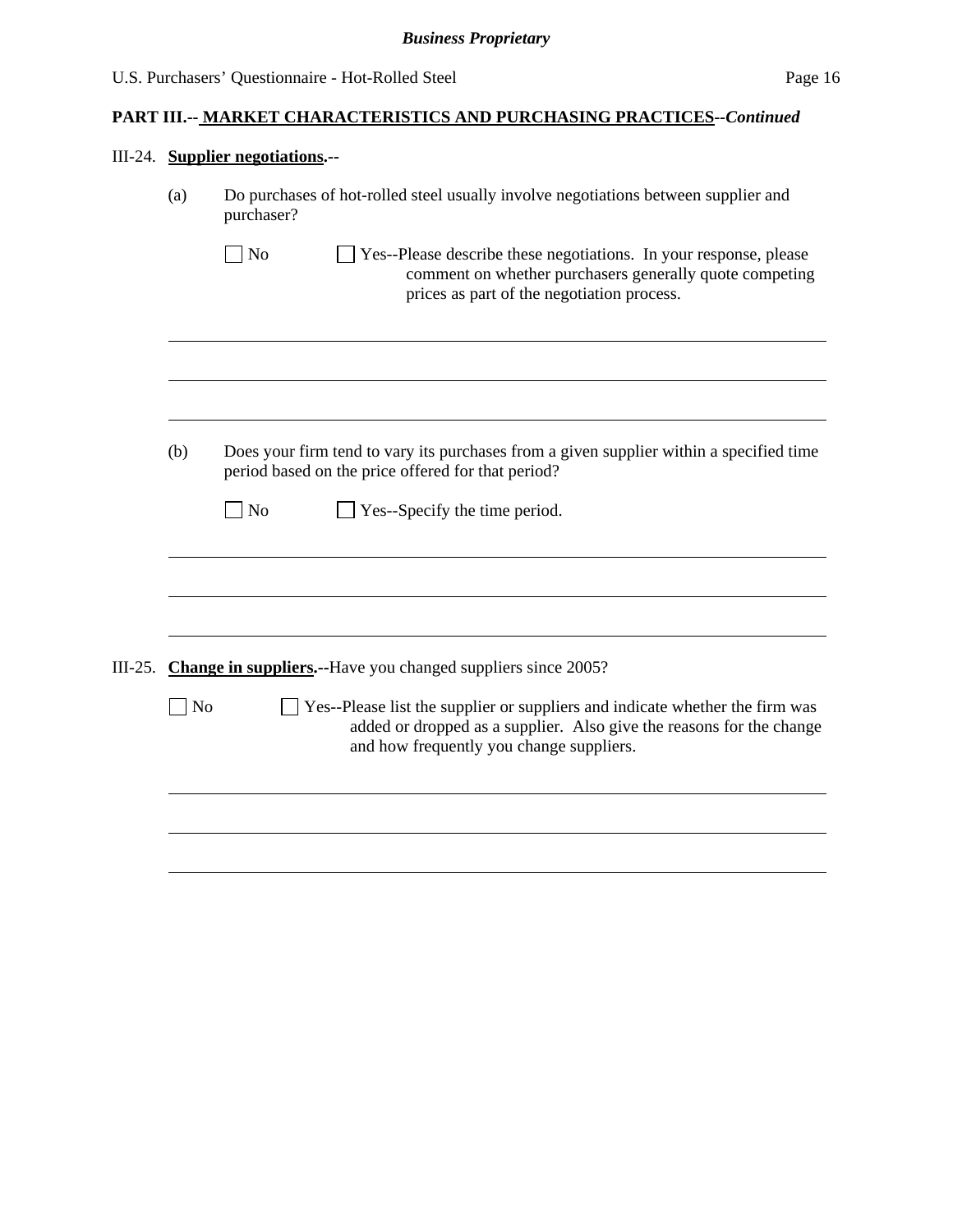# III-26. **New suppliers.--**

| (a)                         | Are you aware of any new suppliers, either foreign or domestic, that have entered the<br>market since 2005?                                                                                                                           |
|-----------------------------|---------------------------------------------------------------------------------------------------------------------------------------------------------------------------------------------------------------------------------------|
|                             | $\vert$ No<br>Yes--Please identify the firms and indicate how you became aware of<br>them.                                                                                                                                            |
|                             |                                                                                                                                                                                                                                       |
| (b)                         | Do you expect new hot-rolled steel suppliers to enter the U.S. market in the future?                                                                                                                                                  |
|                             | $\sqrt{\phantom{a}}$ No<br>Yes--Please provide details, noting the specific future time period in<br>your response.                                                                                                                   |
|                             |                                                                                                                                                                                                                                       |
|                             | III-27. Supplier qualification.--                                                                                                                                                                                                     |
| to your firm?               | (a) Do you require your suppliers to be or to become certified or qualified to sell hot-rolled steel                                                                                                                                  |
| $\overline{\phantom{a}}$ No | $\Box$ Yes-- $\Box$ percent of value of purchases in 2010<br>Yes--all purchases                                                                                                                                                       |
|                             | (b) Please provide a general description of the certification or qualification process. Briefly<br>describe the factors that you consider when qualifying a new supplier (e.g., quality of product,<br>reliability of supplier, etc.) |
|                             |                                                                                                                                                                                                                                       |
|                             | (c) How long does it take to qualify a new supplier?<br>days.                                                                                                                                                                         |
| status?                     | III-28. <b>Failure to certify.</b> --Since 2005, have any domestic or foreign producers failed in their attempts to<br>certify or qualify their hot-rolled steel with your firm or have any producers lost their approved             |
| $\bigcup$ No                | Yes--Please identify these firms, the countries where they are located, and the<br>reasons why they failed the certification/qualification.                                                                                           |
|                             |                                                                                                                                                                                                                                       |
|                             |                                                                                                                                                                                                                                       |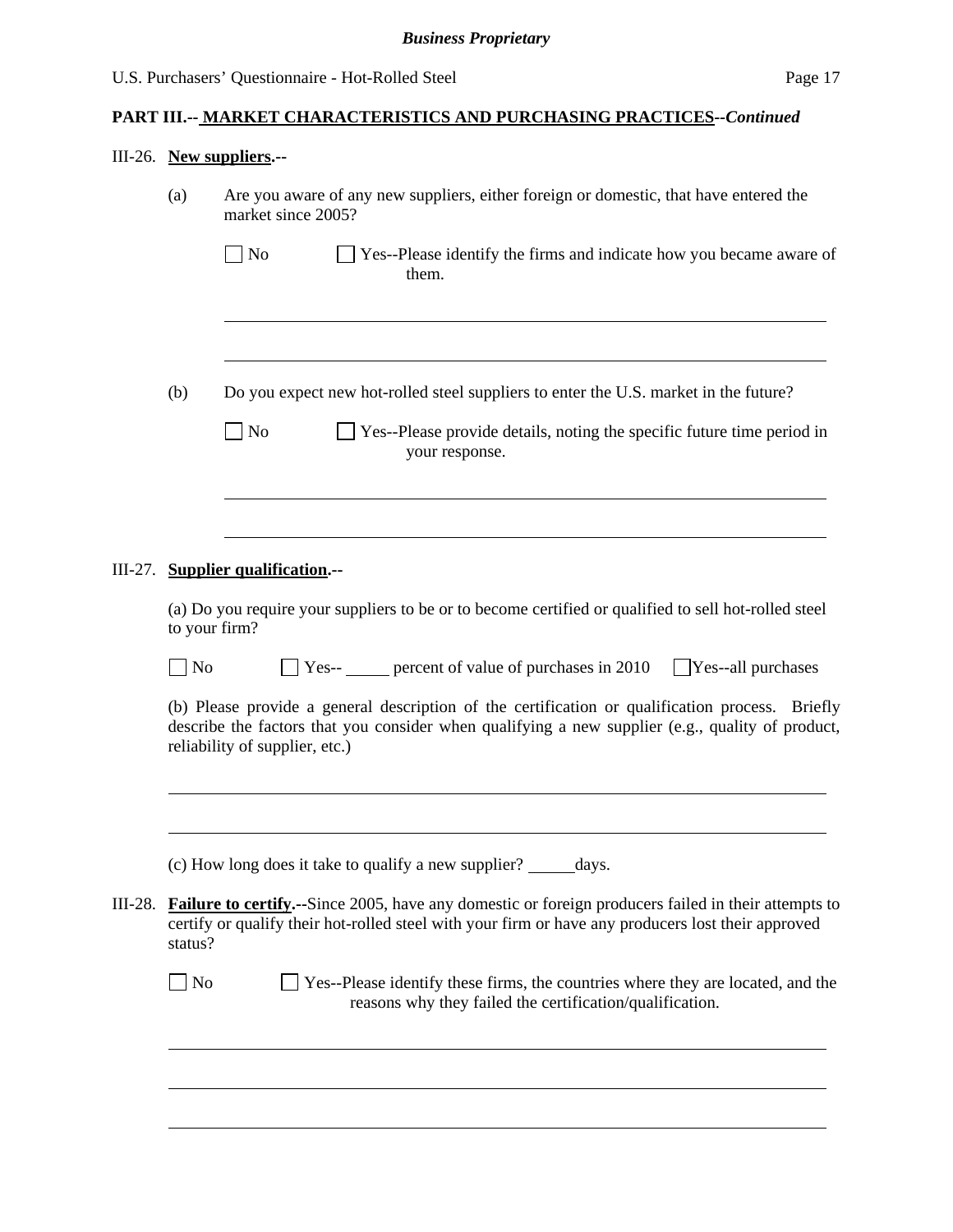III-29. **Product characteristics.--**Indicate in the table below whether you require any of the listed product characteristics in the hot-rolled steel that you purchase and, if so, whether you would consider purchasing hot-rolled steel from the countries listed:

| DO YOU REQUIRE (Y or N):                                 |      |               | If "yes," would you purchase from (indicate Y, N,<br>or 0 for "no knowledge"): |        |  |
|----------------------------------------------------------|------|---------------|--------------------------------------------------------------------------------|--------|--|
|                                                          | U.S. | <b>Brazil</b> | Japan                                                                          | Russia |  |
| surface quality (i.e. skin passed)                       |      |               |                                                                                |        |  |
| tight gauge control                                      |      |               |                                                                                |        |  |
| steel cleanliness                                        |      |               |                                                                                |        |  |
| coil-to-coil and batch-to-batch consistency              |      |               |                                                                                |        |  |
| cut-edge                                                 |      |               |                                                                                |        |  |
| tight chemistry tolerances (carbon or other<br>elements) |      |               |                                                                                |        |  |
| formability                                              |      |               |                                                                                |        |  |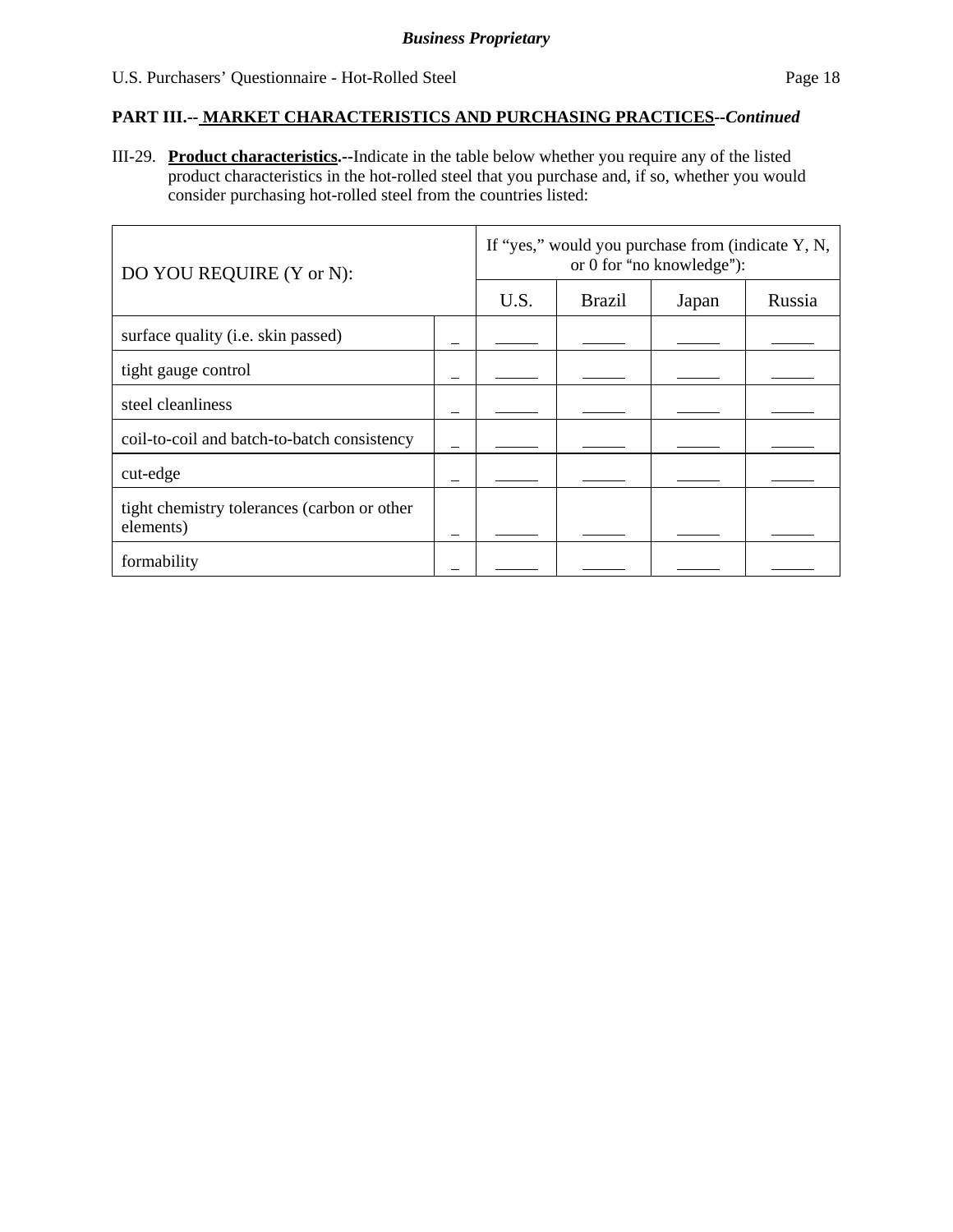III-30. **Purchasing factors.--**For the factors listed below, please rate each in terms of its importance in your purchase decision for hot-rolled steel.

|                                                 | <b>Very</b><br>important | Somewhat<br>important | <b>Not</b><br>important |
|-------------------------------------------------|--------------------------|-----------------------|-------------------------|
|                                                 |                          |                       |                         |
|                                                 |                          |                       |                         |
|                                                 |                          |                       |                         |
| Discounts offered                               |                          |                       |                         |
| Extension of credit                             |                          |                       |                         |
|                                                 |                          |                       |                         |
| Minimum qty requirements                        |                          |                       |                         |
|                                                 |                          |                       |                         |
| Product consistency                             |                          |                       |                         |
| Quality meets industry standards                |                          |                       |                         |
| Quality exceeds industry standards              |                          |                       |                         |
| Product range                                   |                          |                       |                         |
| Reliability of supply                           |                          |                       |                         |
| Technical support/service                       |                          |                       |                         |
| U.S. transportation costs                       |                          |                       |                         |
| Other (specify):                                |                          |                       |                         |
| the contract of the contract of the contract of |                          |                       |                         |
|                                                 |                          |                       |                         |
|                                                 |                          |                       |                         |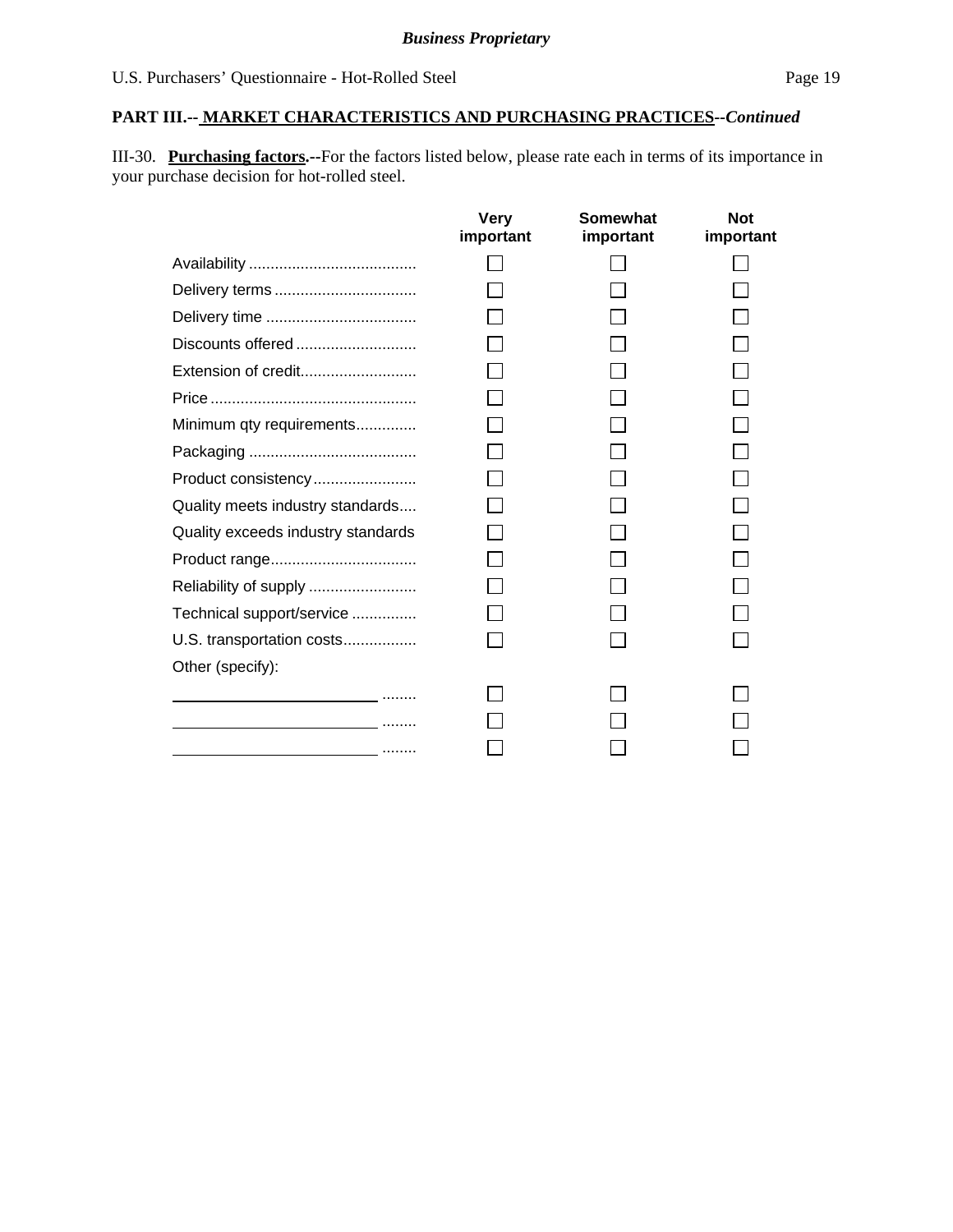# *Business Proprietary*

# **PART III.-- MARKET CHARACTERISTICS AND PURCHASING PRACTICES***--Continued*

|           |                       | III-31. Major purchasing factors.--Please list, in order of their importance, the three major factors<br>generally considered by your firm in deciding from whom to purchase hot-rolled steel for any one<br>order (examples include availability, extension of credit, contracts, price, quality, range of<br>supplier's product line, traditional supplier, etc.). |
|-----------|-----------------------|----------------------------------------------------------------------------------------------------------------------------------------------------------------------------------------------------------------------------------------------------------------------------------------------------------------------------------------------------------------------|
|           |                       | $1.$ $\overline{\phantom{a}}$                                                                                                                                                                                                                                                                                                                                        |
|           |                       | 2. $\overline{\phantom{a}}$                                                                                                                                                                                                                                                                                                                                          |
|           |                       | $3.$ $\overline{\phantom{a}}$                                                                                                                                                                                                                                                                                                                                        |
|           |                       |                                                                                                                                                                                                                                                                                                                                                                      |
| III-32.   |                       | <b>Quality characteristics.</b> --What characteristics does your firm consider when determining the<br>quality of hot-rolled steel?                                                                                                                                                                                                                                  |
|           |                       |                                                                                                                                                                                                                                                                                                                                                                      |
| $III-33.$ |                       | Frequency of decisions based on price.--How often does your firm purchase the hot-rolled steel<br>that is offered at the lowest price?                                                                                                                                                                                                                               |
|           | Always                | Sometimes<br>Usually<br>$\exists$ Never                                                                                                                                                                                                                                                                                                                              |
|           | III-34. Surcharges.-- |                                                                                                                                                                                                                                                                                                                                                                      |
|           | (a)                   | Since 2005, has your firm paid surcharges on its purchases of hot-rolled steel for:                                                                                                                                                                                                                                                                                  |
|           |                       | $\Box$ Raw materials $\Box$ Fuel<br>Energy Transportation Other:                                                                                                                                                                                                                                                                                                     |
|           | (b)                   | Which suppliers utilized surcharges and during what time frame?                                                                                                                                                                                                                                                                                                      |
|           |                       |                                                                                                                                                                                                                                                                                                                                                                      |
|           | (c)                   | How were the surcharge(s) determined (e.g., which indices were used)?                                                                                                                                                                                                                                                                                                |
|           |                       |                                                                                                                                                                                                                                                                                                                                                                      |
|           | (d)                   | Please describe how surcharges have changed since 2005?                                                                                                                                                                                                                                                                                                              |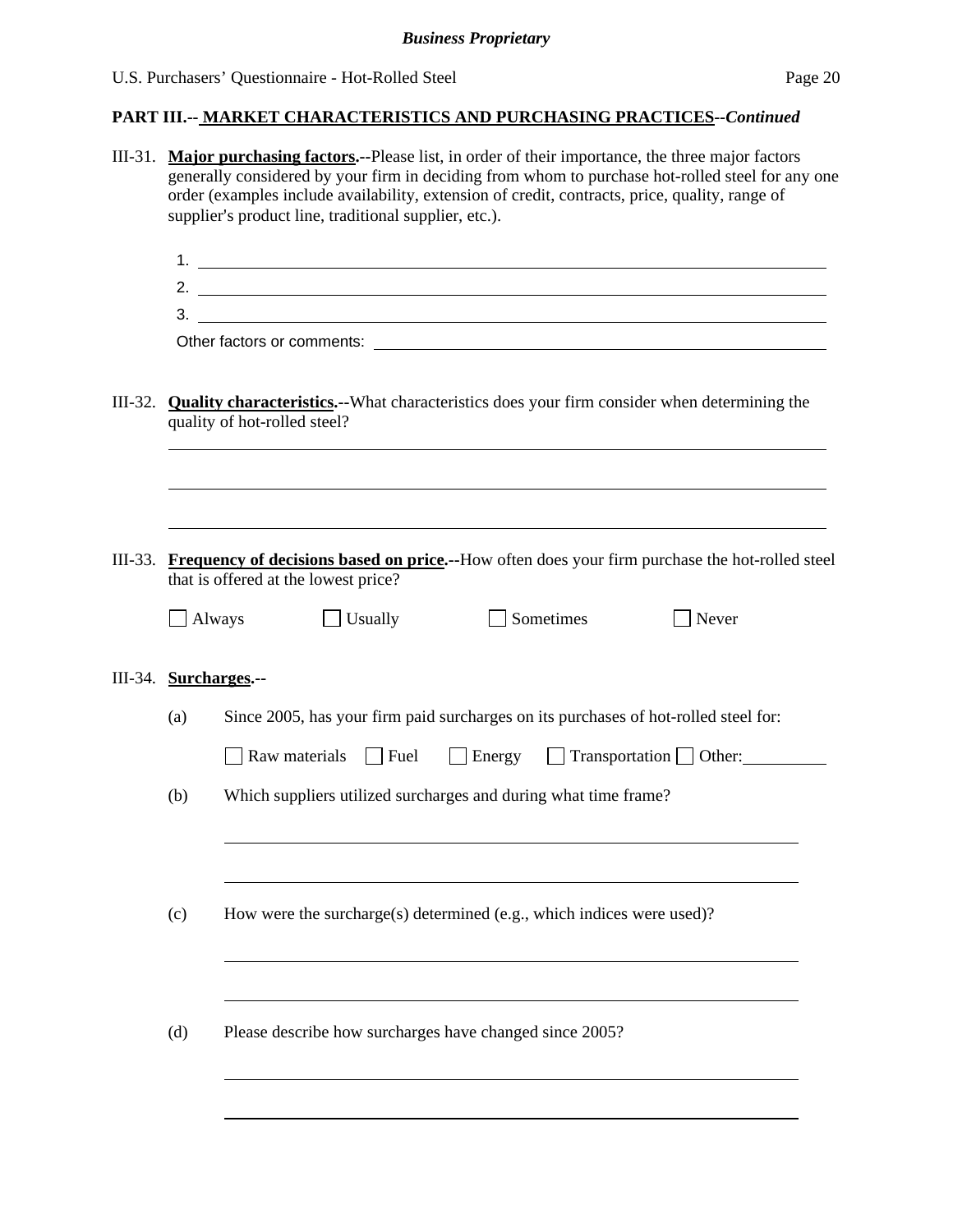III-35. **Price leaders.--**Please list the names of any firms you considered price leaders in the hot-rolled steel market since 2005. A price leader is defined as (1) one or more firms that initiate a price change, either upward or downward, that is followed by other firms, or (2) one or more firms that have a significant impact on prices. A price leader does not necessarily have to be the lowest priced supplier. For those firms identified as a price leader, please specify the time period in which a price change was communicated, whether the price change was upward or downward, and whether it covered a specific geographic region or a specific product type. Please describe how the firm(s) exhibited price leadership.

### III-36. **Changes in U.S. industry.--**

l

 $\overline{a}$ 

(a) Please identify and discuss any improvements/changes in the U.S. hot-rolled steel industry since 2005 and explain the factor(s), including the orders/suspension agreement under review, that was/(were) responsible for each improvement/change.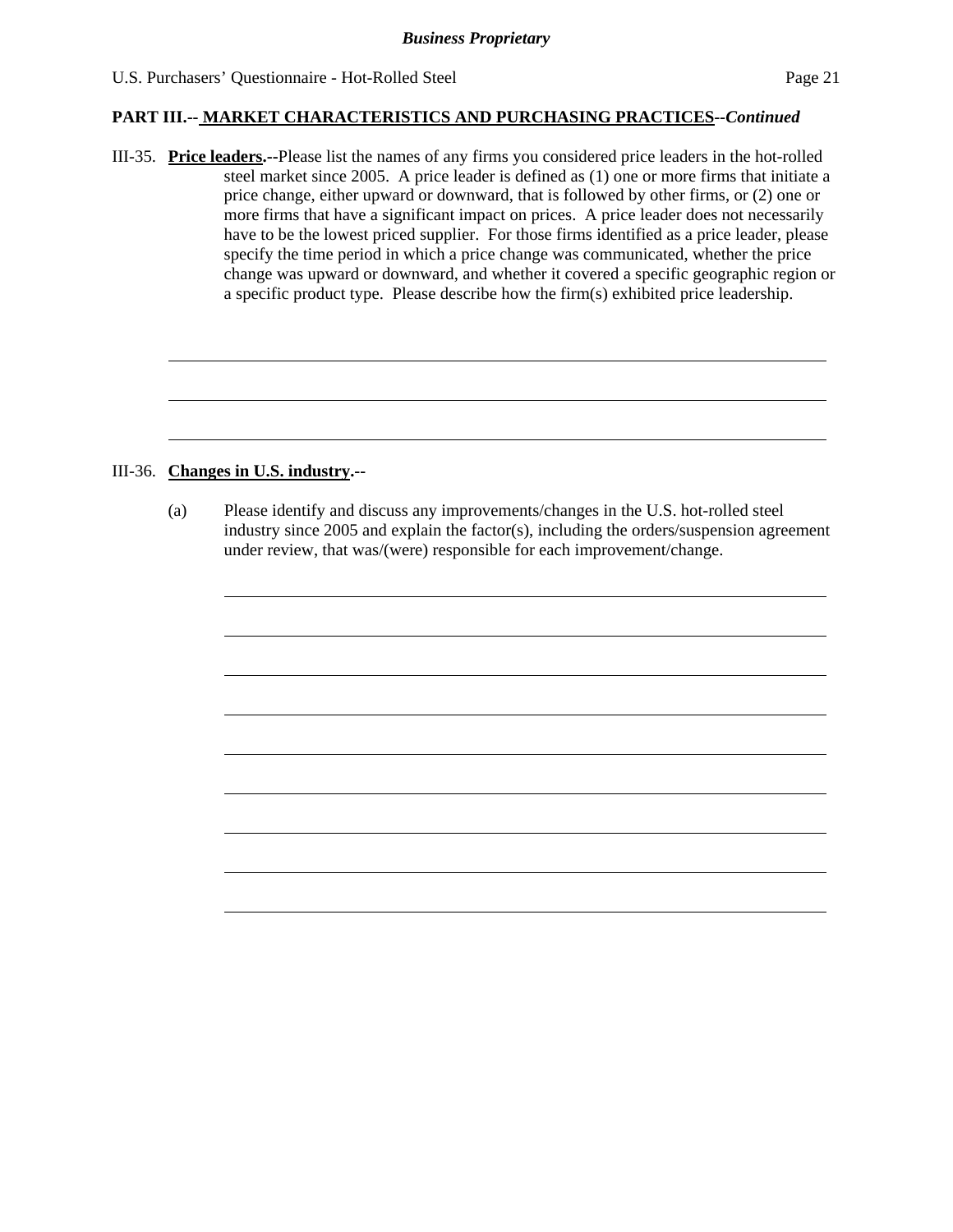#### III-37. **Changes in U.S. industry.--***Continued*

l

(b) Please discuss any improvements/changes that you anticipate in the future in the U.S. hot-rolled steel industry. Identify the time period and causes for these improvements/changes.

III-38. **Effect of revocation.-**What do you think will be the likely effects of any revocation of the subject countervailing duty order (Brazil), antidumping duty orders (Brazil and Japan), and suspension agreement (Russia) on hot-rolled steel? As appropriate, please discuss any potential effects of revocation of the countervailing duty and antidumping duty orders on (1) the future activities of your firm and (2) the U.S. market as a whole. Please indicate if your response differes for particular orders or the suspension agreement. Please note the future time period to which you are referring. Attach additional pages if necessary.

(1) Activities of your firm:

(2) Entire U.S. market: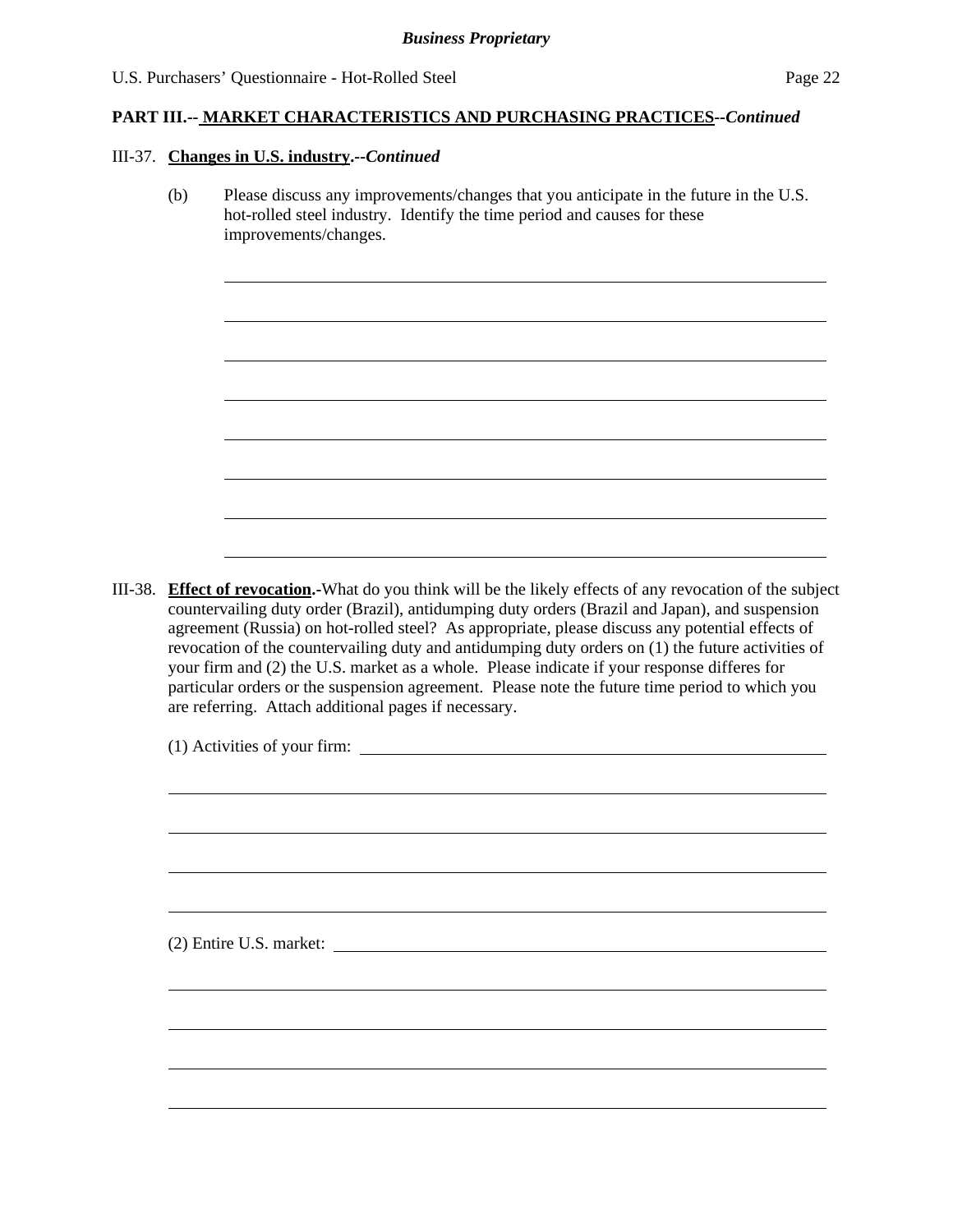### **PART IV.--PRODUCT COMPARISONS**

IV-1. **Country knowledge.--**Please indicate the countries of origin for hot-rolled steel for which your firm has actual marketing/pricing knowledge.

United States

Brazil

Japan

Russia

Other countries (Please specify  $\Box$ 

IV-2. **Interchangeability by country-pair.--**Is hot-rolled steel produced in the United States and in other countries interchangeable (*i.e.*, can they physically be used in the same applications)? Please indicate below, using "A" to indicate that the products from a specified country-pair are *always* interchangeable, "F" to indicate that the products are *frequently* interchangeable, "S" to indicate that the products are *sometimes* interchangeable, "N" to indicate that the products are *never* interchangeable, and "0" to indicate *no familiarity* with products from a specified country $pair.<sup>1</sup>$ 

| Country-pair         | <b>Brazil</b>                                                                                                                                                                       | Japan | Russia | Other countries |
|----------------------|-------------------------------------------------------------------------------------------------------------------------------------------------------------------------------------|-------|--------|-----------------|
| <b>United States</b> |                                                                                                                                                                                     |       |        |                 |
| <b>Brazil</b>        |                                                                                                                                                                                     |       |        |                 |
| Japan                |                                                                                                                                                                                     |       |        |                 |
| Russia               |                                                                                                                                                                                     |       |        |                 |
|                      | <sup>1</sup> For any country-pair producing hot-rolled steel which is sometimes or never interchangeable, please<br>explain the factors that limit or preclude interchangeable use: |       |        |                 |
|                      |                                                                                                                                                                                     |       |        |                 |
|                      |                                                                                                                                                                                     |       |        |                 |
|                      |                                                                                                                                                                                     |       |        |                 |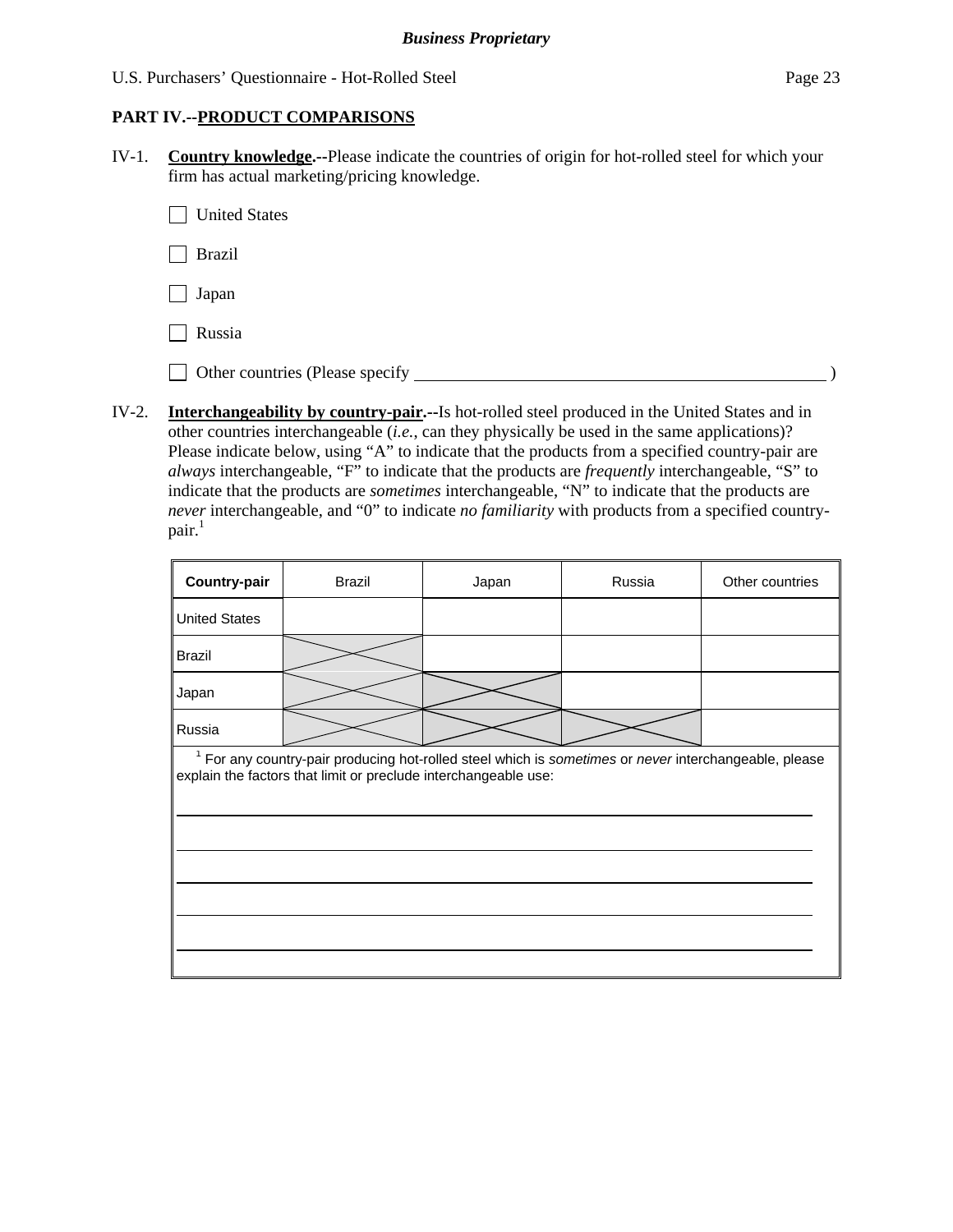## **PART IV.--PRODUCT COMPARISONS***--Continued*

IV-3. **Factors other than price.--**Are differences other than price (*i.e.*, quality, availability, transportation network, product range, technical support, *etc.*) between hot-rolled steel produced in the United States and in other countries a significant factor in your firm's purchases of the products? Please indicate below, using "A" to indicate that such differences are *always* significant, "F" to indicate that such differences are *frequently* significant, "S" to indicate that such differences are *sometimes* significant, "N" to indicate that such differences are *never* significant, and "0" to indicate *no familiarity* with products from a specified country-pair.<sup>1</sup>

| Country-pair         | <b>Brazil</b>                                                                                            | Japan | Russia | Other countries |
|----------------------|----------------------------------------------------------------------------------------------------------|-------|--------|-----------------|
| <b>United States</b> |                                                                                                          |       |        |                 |
| Brazil               |                                                                                                          |       |        |                 |
| Japan                |                                                                                                          |       |        |                 |
| Russia               |                                                                                                          |       |        |                 |
|                      | For any country poir for which factors ather than price always or frequently are a cignificant factor in |       |        |                 |

 $\overline{\phantom{a}}$  For any country-pair for which factors other than price *always* or *frequently* are a significant factor in your firm's purchases of hot-rolled steel, identify the country-pair and report the advantages or disadvantages imparted by such factors: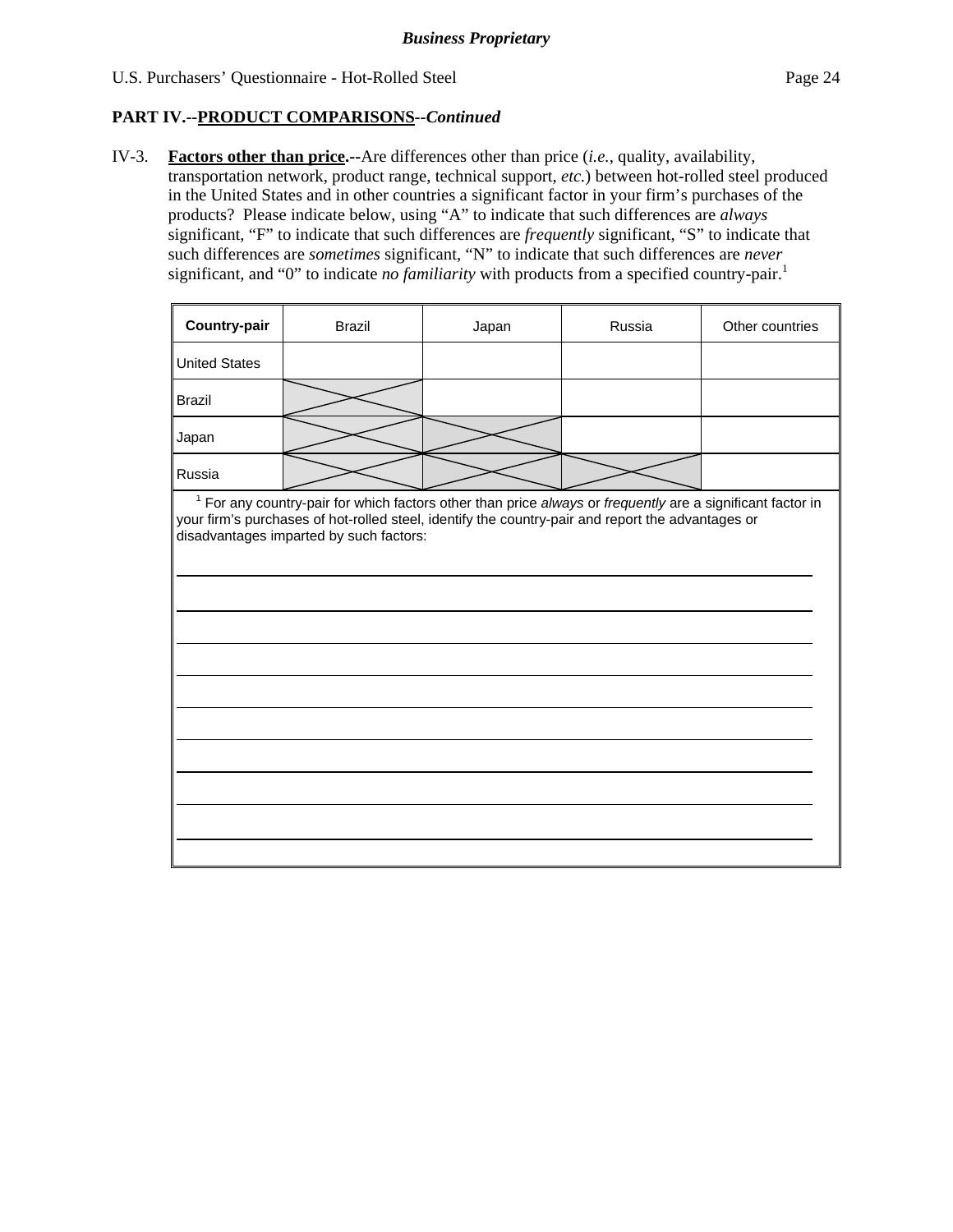# **PART IV.--PRODUCT COMPARISONS***--Continued*

| IV-4. | <b>Availability of merchandise.</b> --Are certain grades/types/sizes of hot-rolled steel available from<br>only a single source (domestic or foreign, including both subject and nonsubject countries)?                                                                                                                                                                                                                                                                                            |
|-------|----------------------------------------------------------------------------------------------------------------------------------------------------------------------------------------------------------------------------------------------------------------------------------------------------------------------------------------------------------------------------------------------------------------------------------------------------------------------------------------------------|
|       | $\Box$ Yes--Please identify the source and the grade/type/size.<br>N <sub>0</sub>                                                                                                                                                                                                                                                                                                                                                                                                                  |
|       |                                                                                                                                                                                                                                                                                                                                                                                                                                                                                                    |
|       |                                                                                                                                                                                                                                                                                                                                                                                                                                                                                                    |
| IV-5. | <b>Choice of product not based on price.</b> --If you purchased hot-rolled steel from one source<br>although a comparable product was available from another source at a lower price, please explain<br>your reasons for doing so (please specify by country, including the United States and both subject<br>and nonsubject foreign countries). Possibilities might include transaction characteristics such as<br>length of time to fill orders, minimum order size, reliability of supply, etc. |
|       |                                                                                                                                                                                                                                                                                                                                                                                                                                                                                                    |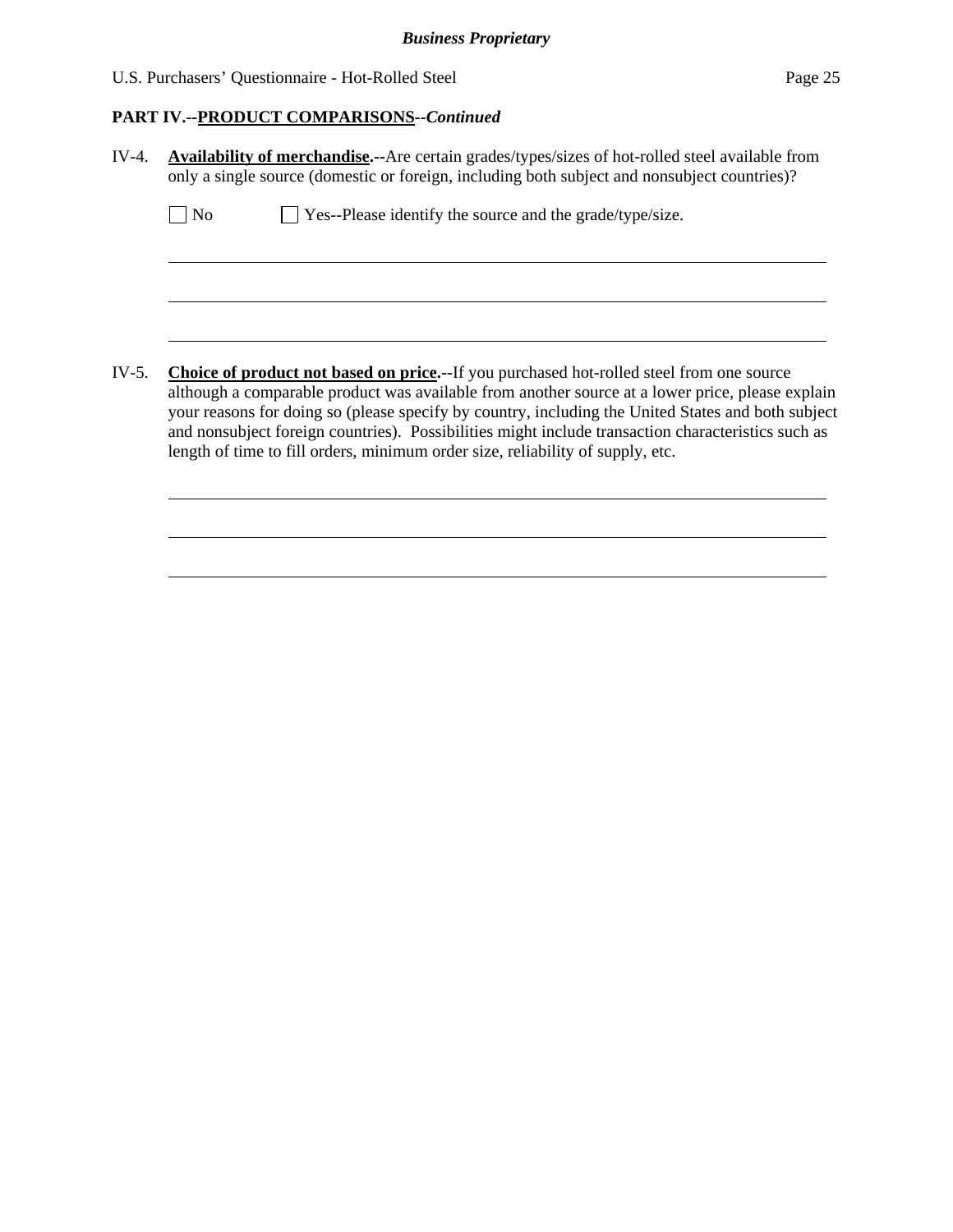### **PART IV.--PRODUCT COMPARISONS***--Continued*

IV-6. **Factor country comparisons.--**For the factors listed below, please rate how hot-rolled steel produced in each country you identified in your response to the first question in Part IV compares with hot-rolled steel produced in each of the other countries you identified (including the United States and both subject and nonsubject foreign countries).

|                                        |          | product from                |              | product from      |                             |          | product from |                             |          |  |
|----------------------------------------|----------|-----------------------------|--------------|-------------------|-----------------------------|----------|--------------|-----------------------------|----------|--|
|                                        |          | compared to<br>product from |              |                   | compared to<br>product from |          |              | compared to<br>product from |          |  |
| Quality                                | Superior | Comparable                  | Inferior     | Superior          | Comparable                  | Inferior | Superior     | Comparable                  | Inferior |  |
|                                        |          |                             |              |                   |                             |          |              |                             |          |  |
|                                        |          |                             | $\Box$       |                   |                             | $\Box$   |              |                             |          |  |
|                                        |          |                             |              |                   |                             | $\Box$   |              |                             |          |  |
|                                        |          | $\mathsf{L}$                |              | $\vert \ \ \vert$ |                             | $\Box$   |              |                             |          |  |
|                                        |          | $\mathbf{I}$                |              | $\Box$            |                             | $\Box$   |              |                             |          |  |
|                                        | $\Box$   | $\Box$                      | $\mathsf{L}$ | $\mathsf{L}$      |                             | $\Box$   |              |                             |          |  |
| Minimum quantity requirements          | $\perp$  |                             |              | $\mathsf{L}$      |                             | П        |              |                             |          |  |
|                                        | $\Box$   | $\mathsf{L}$                |              | $\Box$            | $\mathcal{L}$               | $\Box$   |              |                             |          |  |
| Product consistency                    |          | $\Box$                      |              | $\Box$            |                             | П        |              |                             |          |  |
| Quality meets industry standards       | $\Box$   | П                           | $\Box$       | П                 | $\Box$                      | $\Box$   | $\Box$       |                             |          |  |
| Quality exceeds industry standards     | $\Box$   | $\mathsf{L}$                | $\mathsf{L}$ | П                 | $\Box$                      | $\Box$   | $\mathbf{I}$ |                             |          |  |
|                                        | $\Box$   | П                           |              | $\Box$            |                             | $\Box$   |              |                             |          |  |
|                                        | $\Box$   | $\vert \ \ \vert$           | $\Box$       | $\Box$            |                             | $\Box$   |              |                             |          |  |
| Technical support/service              | $\Box$   | $\Box$                      | $\Box$       | $\Box$            |                             | $\Box$   |              |                             |          |  |
| U.S. transportation costs <sup>1</sup> | $\Box$   | $\Box$                      | $\Box$       | П                 | $\overline{\phantom{a}}$    | $\Box$   | $\sim$       |                             |          |  |
| Other (specify):                       |          |                             |              |                   |                             |          |              |                             |          |  |
|                                        |          |                             |              |                   |                             | $\Box$   |              |                             |          |  |
|                                        |          |                             | $\Box$       |                   |                             | $\Box$   |              |                             |          |  |
|                                        |          |                             |              |                   |                             | $\Box$   |              |                             |          |  |

 $1$  A rating of superior on price and U.S. transportation costs indicatees that the first country generally has lower prices/U.S. transportation costs than the second country.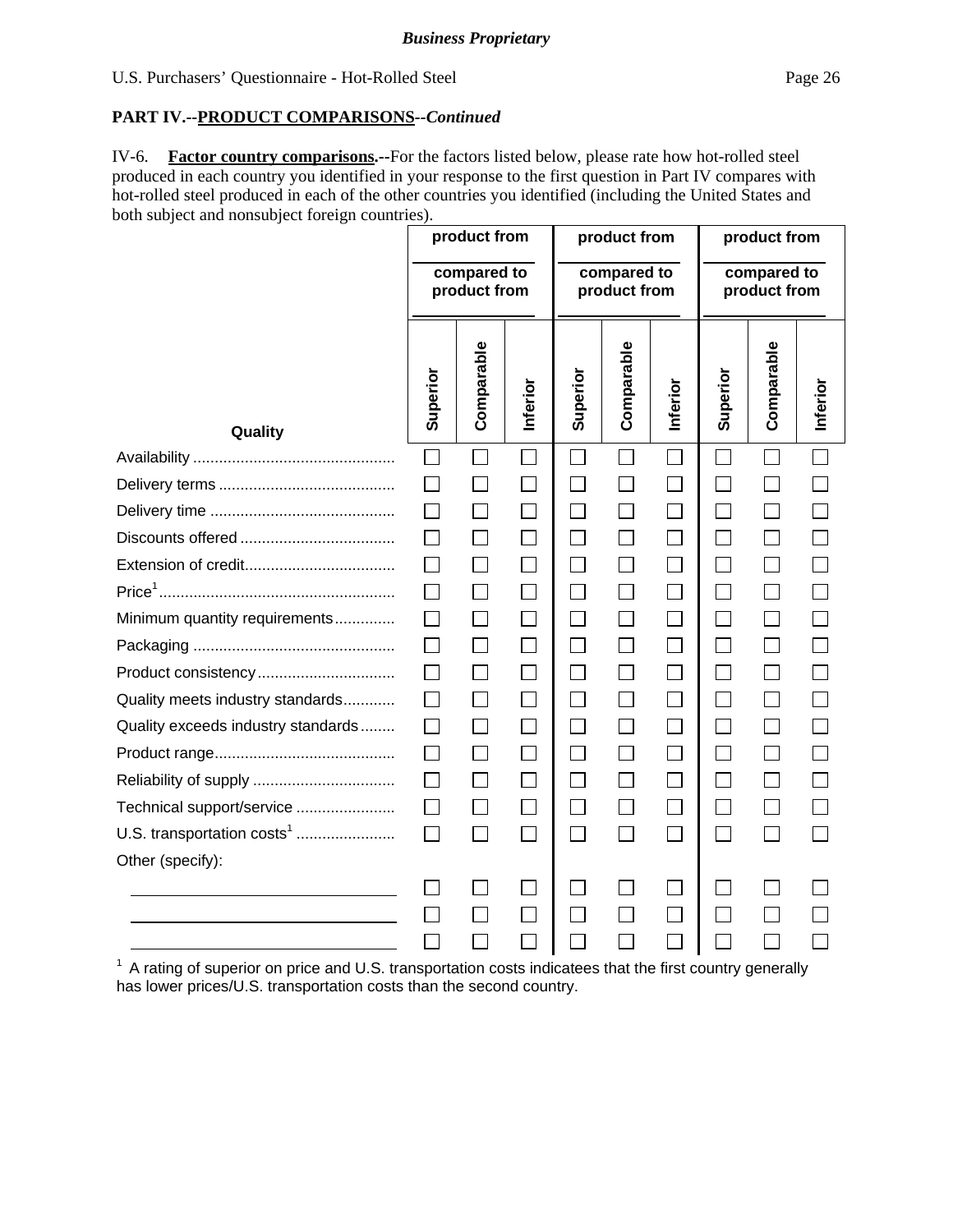# **PART IV.--PRODUCT COMPARISONS***--Continued*

# IV-6. *Continued.*

|                                        | product from             |                             | product from |          | product from                |          |          |                             |          |
|----------------------------------------|--------------------------|-----------------------------|--------------|----------|-----------------------------|----------|----------|-----------------------------|----------|
|                                        |                          | compared to<br>product from |              |          | compared to<br>product from |          |          | compared to<br>product from |          |
| Quality                                | Superior                 | Comparable                  | Inferior     | Superior | Comparable                  | Inferior | Superior | Comparable                  | Inferior |
|                                        | ┓                        |                             |              |          |                             |          |          |                             |          |
|                                        | $\overline{\phantom{a}}$ | $\sim$                      |              |          |                             |          |          |                             |          |
|                                        |                          | $\mathcal{L}_{\mathcal{A}}$ |              |          |                             |          |          |                             |          |
|                                        |                          | $\mathsf{L}$                |              | $\Box$   |                             |          |          |                             |          |
|                                        |                          | $\sim$                      |              |          |                             |          |          |                             |          |
|                                        |                          | $\mathbf{L}$                |              |          |                             |          |          |                             |          |
| Minimum quantity requirements          |                          |                             |              |          |                             |          |          |                             |          |
|                                        | $\mathsf{L}$             |                             |              | $\Box$   |                             |          |          |                             |          |
| Product consistency                    |                          |                             |              |          |                             |          |          |                             |          |
| Quality meets industry standards       |                          | $\mathcal{L}$               |              |          |                             |          |          |                             |          |
| Quality exceeds industry standards     |                          |                             |              |          |                             |          |          |                             |          |
|                                        |                          |                             |              |          |                             |          |          |                             |          |
|                                        |                          |                             |              |          |                             |          |          |                             |          |
| Technical support/service              | $\mathsf{L}$             | $\Box$                      |              |          |                             |          |          |                             |          |
| U.S. transportation costs <sup>1</sup> | П                        | $\Box$                      |              | $\Box$   |                             | $\Box$   |          |                             |          |
| Other (specify):                       |                          |                             |              |          |                             |          |          |                             |          |
|                                        |                          |                             |              |          |                             |          |          |                             |          |
|                                        |                          |                             |              |          |                             |          |          |                             |          |
|                                        |                          |                             |              |          |                             |          |          |                             |          |

 $1$  A rating of superior on price and U.S. transportation costs indicatees that the first country generally has lower prices/U.S. transportation costs than the second country.